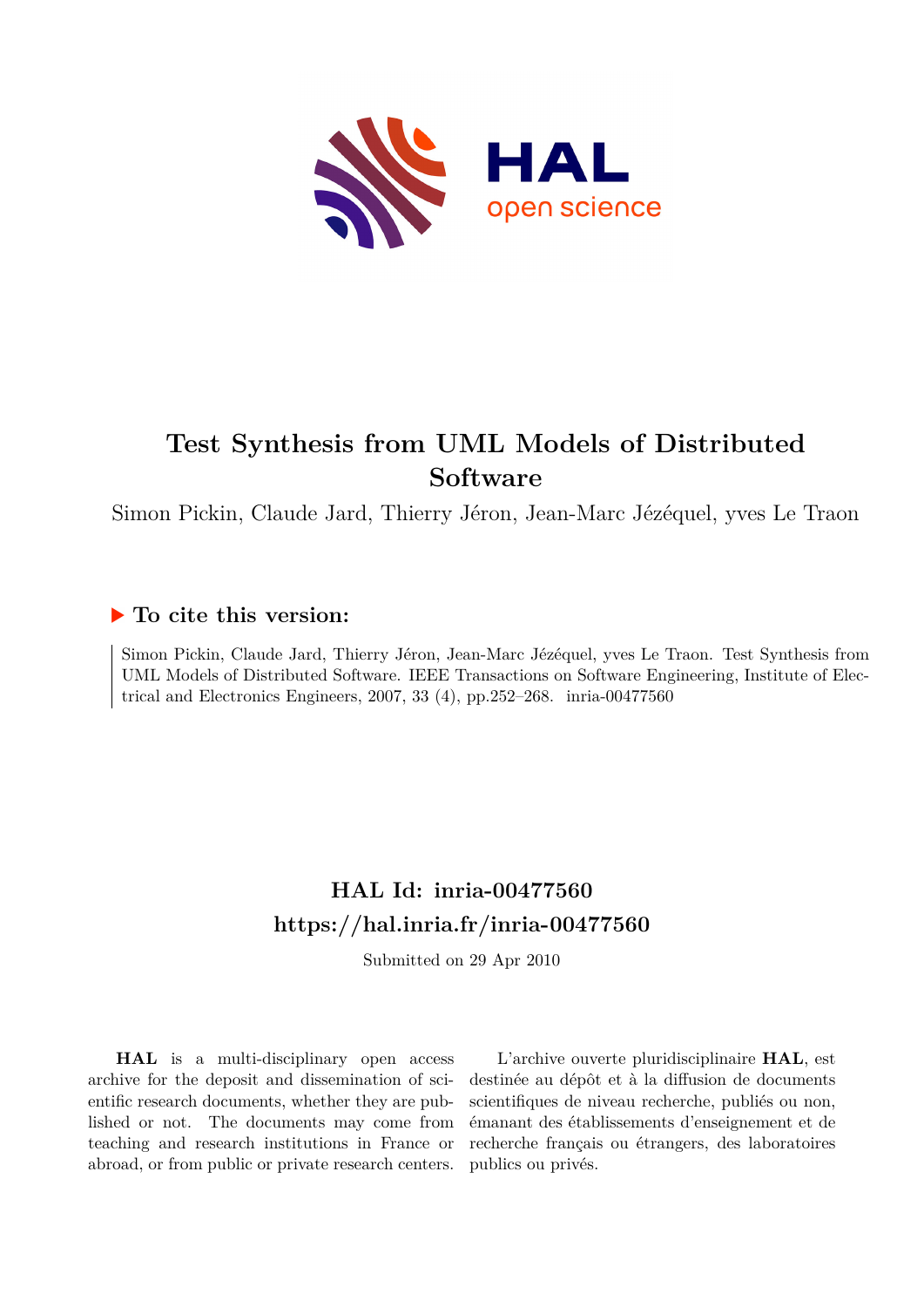# Test Synthesis from UML Models of Distributed Software<sup>1</sup>

Simon Pickin<sup>1</sup>, Claude Jard<sup>2</sup>, Thierry Jéron<sup>3</sup>, Jean-Marc Jézéquel<sup>4</sup>, Yves Le Traon<sup>5</sup>,

1 Dpto. de Ingeniería Telemática, Universidad Carlos III de Madrid, E-28911 Leganés, Spain. Simon.Pickin@uc3m.es

> <sup>2</sup> IRISA/ENS Cachan, Campus de Ker Lann, F-35170 Bruz, France. Claude.Jard @bretagne.ens-cachan.fr

> <sup>3</sup> IRISA/INRIA; <sup>4</sup> IRISA/Université de Rennes 1; <sup>5</sup> IRISA/IFSIC Campus Universitaire de Beaulieu, F-35042 Rennes Cedex, France. {Thierry.Jeron, Jean-Marc.Jezequel, Yves.Le\_Traon}@irisa.fr

 **Abstract.** The object-oriented software development process is increasingly used for the construction of complex distributed systems. In this context, behavior models have long been recognized as the basis for systematic approaches to requirements capture, specification, design, simulation, code generation, testing, and verification. Two complementary approaches for modeling behavior have proven useful in practice: interaction-based modeling (e.g. UML sequence diagrams) and state-based modeling (e.g. UML statecharts). Building on formal V&V techniques, in this article we present a method and a tool for automated synthesis of test cases from scenarios and a state-based design model of the application, remaining entirely within the UML framework. The underlying "on the fly" test synthesis algorithms are based on the input/output labeled transition system formalism, which is particularly appropriate for modeling applications involving asynchronous communication. The method is eminently compatible with classical OO development processes since it can be used to synthesize test cases from the scenarios used in early development stages to model global interactions between actors and components, instead of these test cases being derived manually. We illustrate the system test synthesis process using an Air Traffic Control software example.

**Keywords**: formal methods, testing tools, object-oriented design methods

# **1 Introduction**

 $\overline{a}$ 

The UML ("Unified Modeling Language") notation [30] has now become the standard notation of object design methodologies. As a consequence, the need for the automatic synthesis of functional test cases

<sup>&</sup>lt;sup>1</sup> This work has been partially supported by the COTE RNTL National project [24] and the CAFE European project.<br>Eureka Σ! 2023 Programme, ITEA project IP 0004.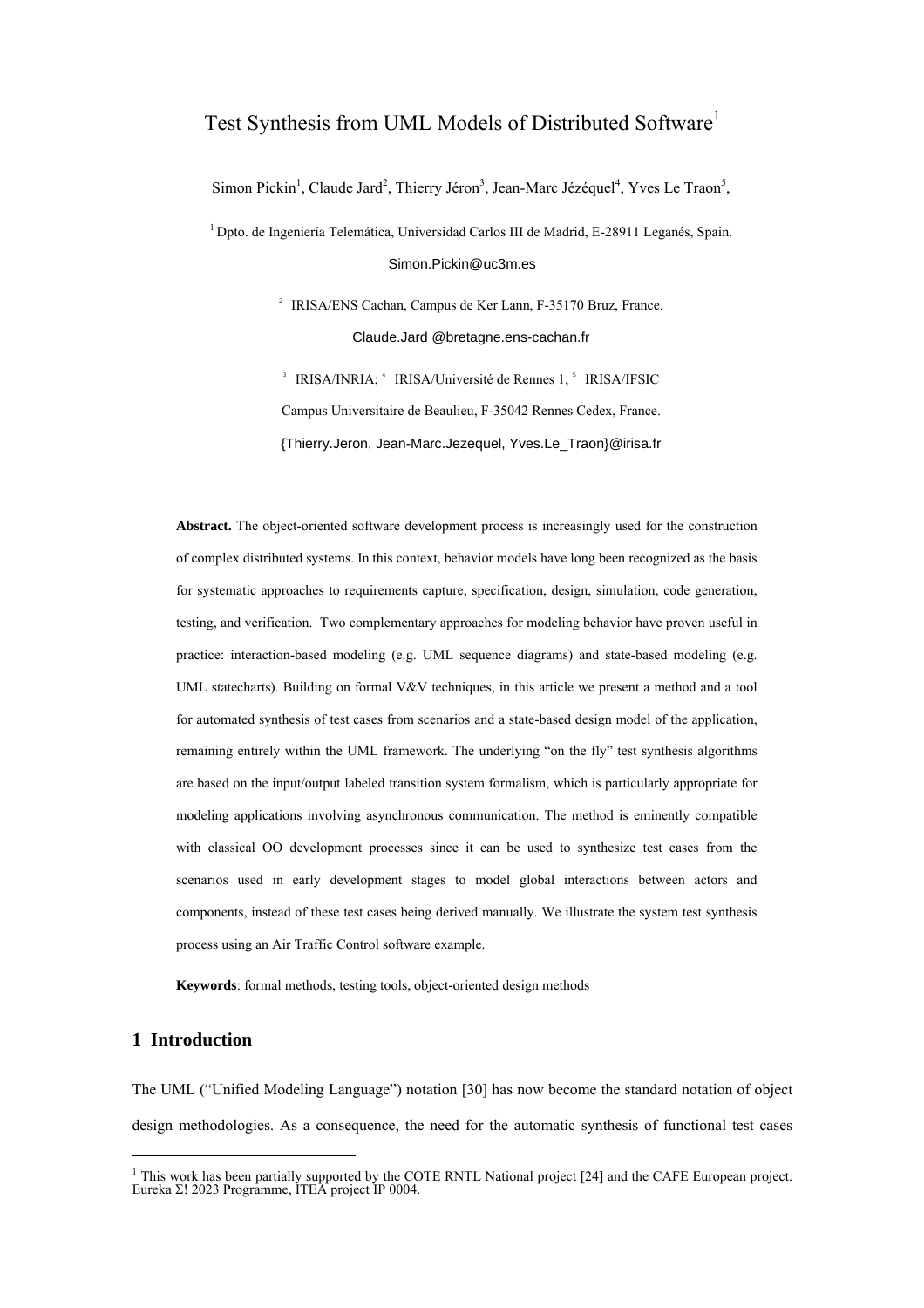from UML models is increasingly being felt in industry. Furthermore, UML is used in an ever wider range of contexts, in particular, that of distributed system development. The testing of distributed applications, in particular, has to take into account their use of asynchronous communication and their inherent concurrency.

In general, in conformance testing of concurrent applications, testing of all possible invocation orderings is unrealistic due to a combinatorial explosion in the number of such orderings permitted by the specification. Thus, in applications involving concurrency, user-defined test objectives constitute a way of limiting the number of test cases to be produced by test synthesis from a specification. Test objectives can be described in the form of high-level test scenarios which are then easily understood as *behavioral test patterns* by developers.

Other advantages of using test case synthesis according to test objectives for both centralized and distributed applications are the following:

- *Productivity gain*: a test objective specifies the essential aspects of a test, independent of low-level design and implementation choices. While defining a high-level test scenario is not difficult when the main classes are identified, refining and adapting it to the final software product is an arduous process. Automating the completion of the test objective with the low-level design details – obtained from the UML model – holds out the promise of significant productivity gains.
- *Coherent development process*: the main expected behaviors can easily be represented as test objectives. Such test objectives can be derived from use-case scenarios, contributing to the overall coherence of the development process.
- *Version/product independence*: Test objectives can be chosen to be independent of software versions and variants. This is particularly important in a product-line context [1], since it enables generic test objectives to be defined for an entire product line [27].

In this article we present a method, first described in [31], along with the prototype tool that supports it, for the automated synthesis of UML test cases (with built-in oracle in the form of test verdicts) from UML test objectives and a UML system model. We thereby demonstrate the feasibility of applying formally-based test synthesis methods and tools to UML models, *without* the user having to leave the UML domain. In this article, we describe the method and supporting tool in more detail and deal more fully with the issue of the UML models to which it is applicable.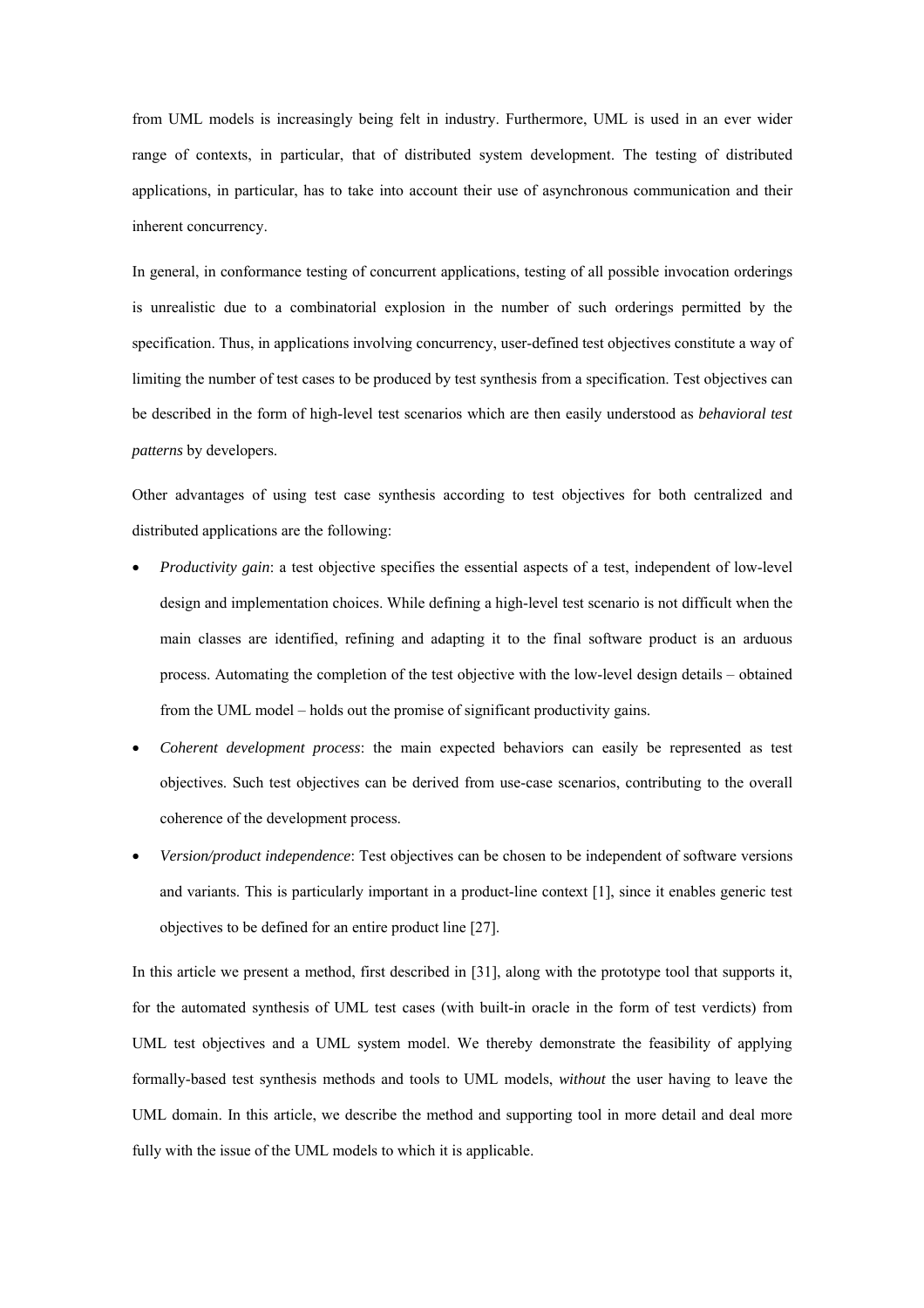In defining our method, we address the following issues concerning conformance testing in a UML framework:

- the definition of a complete process *with a formal basis* to synthesize test cases from UML models according to test objectives
- the definition of a formal operational semantics for UML models
- the definition of a scenario-based language within the UML framework to express test objectives and test cases

Though the user only deals with UML, the formal basis means that we have a precise notion of what is being tested and what is the meaning of a verdict. This underlying formal basis is the synchronous product of Input-Output Labeled Transition Systems (IOLTS). The tool implementing the method results from the incorporation of the TGV tool into the Umlaut UML environment. Umlaut [16] is a CASE tool that manipulates the UML meta-model, enabling automatic model transformation. TGV [23] is a test synthesis tool based on an on-the-fly and partial traversal of the enumerated state graph of the specification. It was chosen here for its formal basis, for the desirable properties which have been proven of its test synthesis algorithms, for the ability to treat systems of significant size which its on-the-fly approach confers, and finally for the fact that it has demonstrated its capabilities in test synthesis from SDL [20] and Lotos [18] specifications.

The synthesis method could be usefully applied to grey-box testing, to the testing of individual components as well as to testing the integration of different components. As we discuss below, however, it is currently most easily applied to black-box system testing, which we concentrate on in this article. Being based on black-box testing, it does not rely on the implementation under test (IUT) being derived from instrumented code, unlike many other approaches to testing derived from UML descriptions.

In Section 2 we give an overview of the method, dividing it into four main parts. The first two of these parts, concerning mapping the UML representation of the application model, and that of the test objectives, to the formal notation is presented in Sections 3 and 4 respectively. The next part, concerning the test synthesis on the formal models, is presented in Section 5. Section 6 presents the last part, the mapping from a formal test case to UML. In Section 7 we discuss the future enhancements of our method. In Section 8 we place our work in context and we conclude in Section 9. We provide the definition of the terms that are used throughout the paper in an appendix.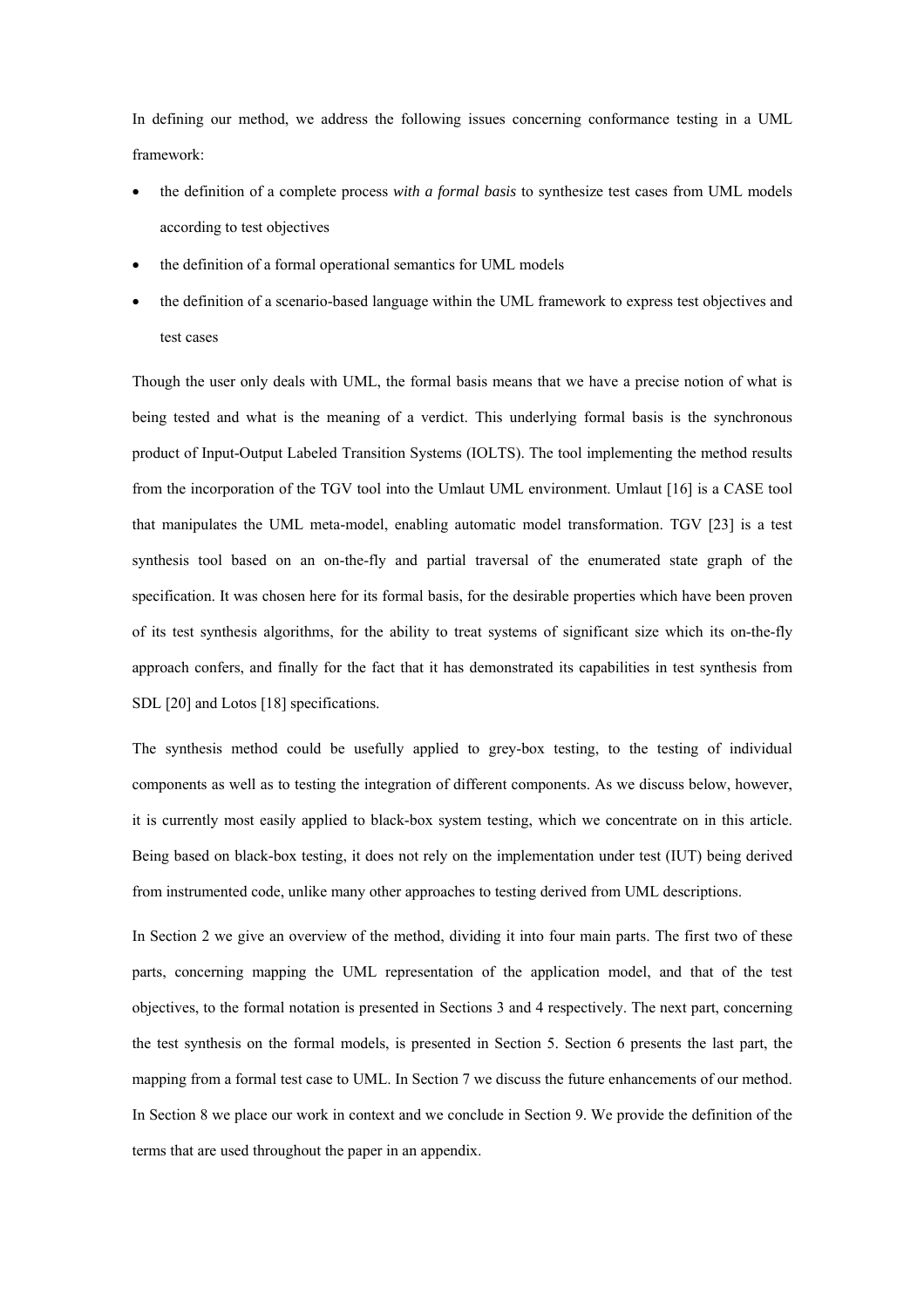We illustrate the method described in this article by referring throughout to a simplified Air Traffic Control system example.

# **2 Overview of the Method**

Fig. 1 gives an overview of the method for synthesizing test cases from a UML model, according to test objectives. The inputs to the method are a test objective, in a UML sequence diagram based notation and representing a high-level behavior scenario, and a UML model of the system to be tested, including a UML object or deployment diagram describing the initial state. The output is an automaticallysynthesized test case – again in a UML sequence diagram based notation – exactly defining the ordering of call sequences and associated test verdicts, and including any required object creation or destruction. The input and output can be provided as XMI files, facilitating the use of different tools for the initial modeling and the visualization of the synthesized test cases. In particular, we used an XMI interface to the Objecteering tool (see http://www.objecteering.com/)



**Figure 1:** The synthesis method

The method is divided into four main parts: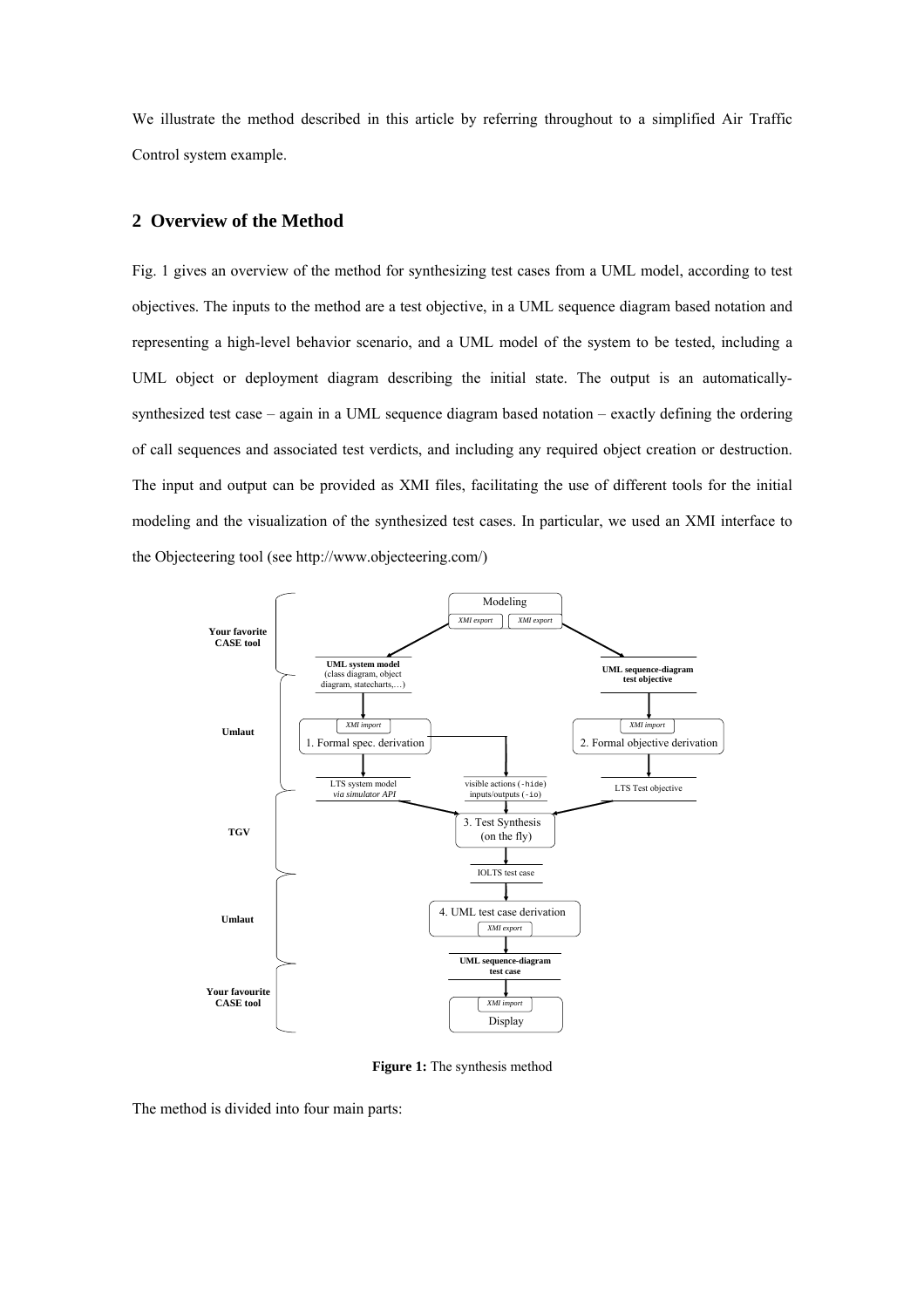- 1. *Formal specification derivation*, in which a labeled transition system (LTS) semantics, see appendix, is given to the UML model via the generation of a simulation API that enables the LTS to be built incrementally on demand (termed "on the fly"), see Section 3.
- 2. *Formal objective derivation*, in which an LTS semantics is given to the test objective represented in the sequence-diagram based language. Currently, this is not implemented "on the fly", see Section 4.
- 3. *Test synthesi*s on the formal models, in which a test case, in the form of an IOLTS, is synthesized from the specification LTS according to the test objective LTS, see Section 5.
- 4. *UML test case derivation*, in which a sequence-diagram based representation of the test case is derived, see Section 6.

The sequence-diagram notation used was obtained by adding constructs from the MSC notation [21] to UML sequence diagrams in order to adequately handle concurrency, choice, asynchronous communication, internal actions etc., see [33]. Though a similar approach has been taken to define the UML 2.0 sequence diagram notation [30], the syntax is not the same due to the fact that the two languages were contemporary.

#### **2.1 Restriction to system testing**

In the case of system testing, i.e. testing of implementations of the whole UML model in which the external actors constitute the IUT environment, there is a relatively good fit between the policy towards inter IUT-environment communication at the UML level and that at the IOLTS level. A UML model cannot contain communications between external actors. Similarly, an IOLTS as used by the TGV tool cannot contain actions internal to the IUT environment (and, in consequence, tests synthesized by TGV cannot contain actions internal to the tester).

In the system testing case also, the information required to define an IOLTS from an LTS can easily be obtained automatically from the UML model. This information is the third input to the test synthesis, in addition to the LTS representing the semantics of the UML model and that representing the semantics of the test objective, as shown in Fig. 1.

Hereinafter, we will generally refer to the SUT (System Under Test) rather than to the IUT (Implementation Under Test).

# **3 From UML model to LTS**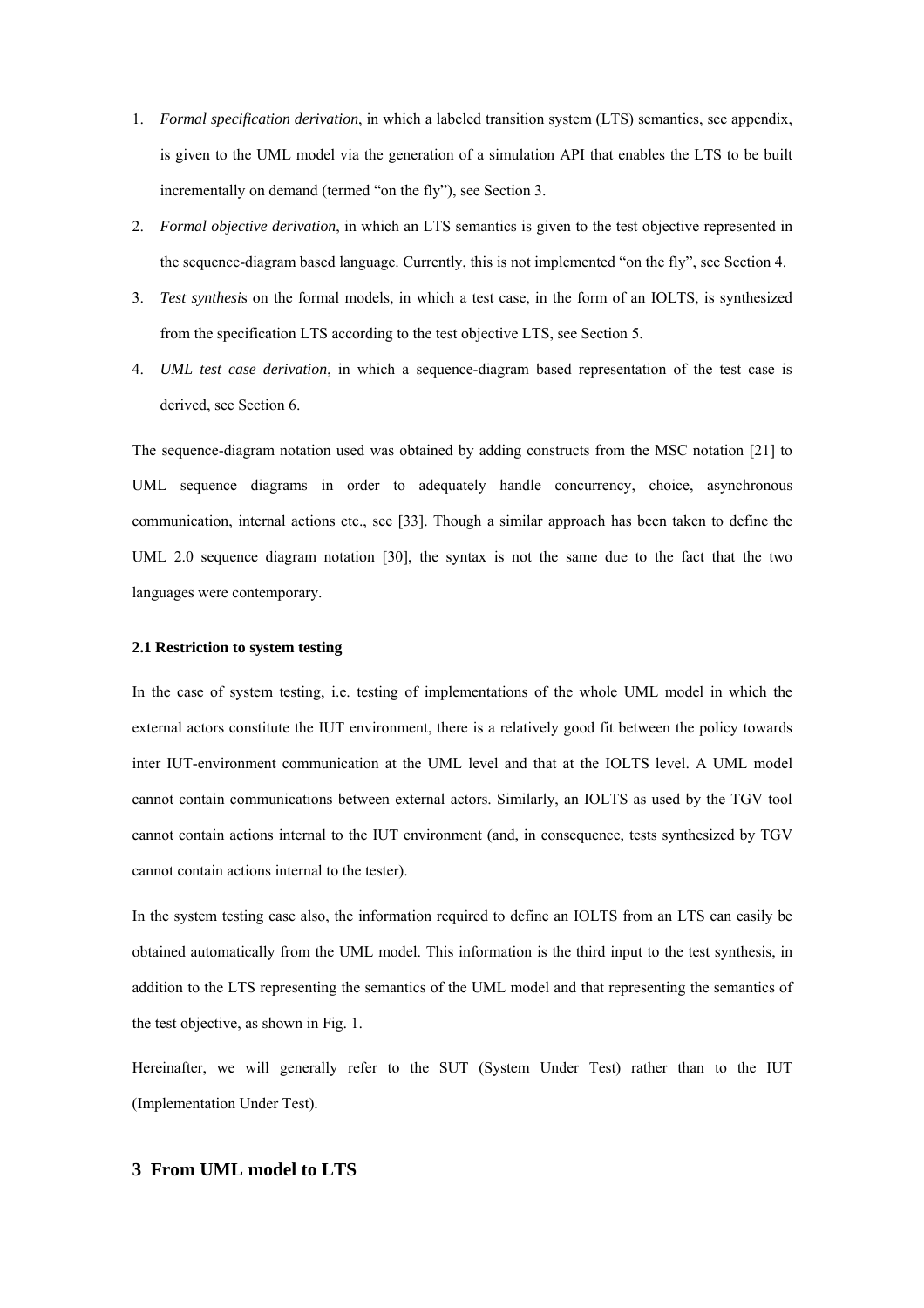In this section, we show how the semantics of a UML model is derived. First we discuss the executability of the model and present part of the UML model of the example used to illustrate the method. Next we present the transformation of an executable UML model into one more amenable to the derivation of an LTS, followed firstly by the derivation of the LTS from the transformed model and secondly by the derivation of an IOLTS from this LTS. Finally, we discuss the testability of UML models via this method.

#### **3.1 An executable UML system model**

The UML model must contain a class diagram, an object diagram and a state machine for each of the main classes (usually including all the active classes).

#### **The dynamic behavior of the system objects**

Deriving an LTS from the system model requires a dynamic behavior specification for all system objects. Therefore, for system classes where a state machine is not provided, a passive "daisy" state machine – a machine having only one state and a set of loop transitions ("petals"), each having empty action expression and being triggered by the invocation of one of the operations of the corresponding class – is assumed. In the case of active classes, the loop transitions include spontaneous transitions invoking operations of associated classes.

#### **The state machine action language**

The behavior of the system as a whole is given by the combined execution of the state machines contained in the system and the state machines that model its environment, taking into account the state of the active-object event queues. However, transitions of UML state machines are parameterized by actions, which can be placed on transitions or in states. Thus to make a UML state machine executable, an operational semantics must be given for the language used to describe the actions.

The action expression of a UML state machine transition may be quite complex since the granularity of transitions in UML state machines is often quite coarse. Until UML 1.5 no syntax was prescribed for these expressions. The Umlaut simulator currently uses an ad-hoc action language in state machine transitions to describe the creation/destruction of objects and links, the assignment of values to attributes, the invocation of methods, etc. This syntax must therefore be used in the UML model defined in "your favorite case tool", where it is treated simply as text. See Fig. 3 for some very simple examples of this syntax.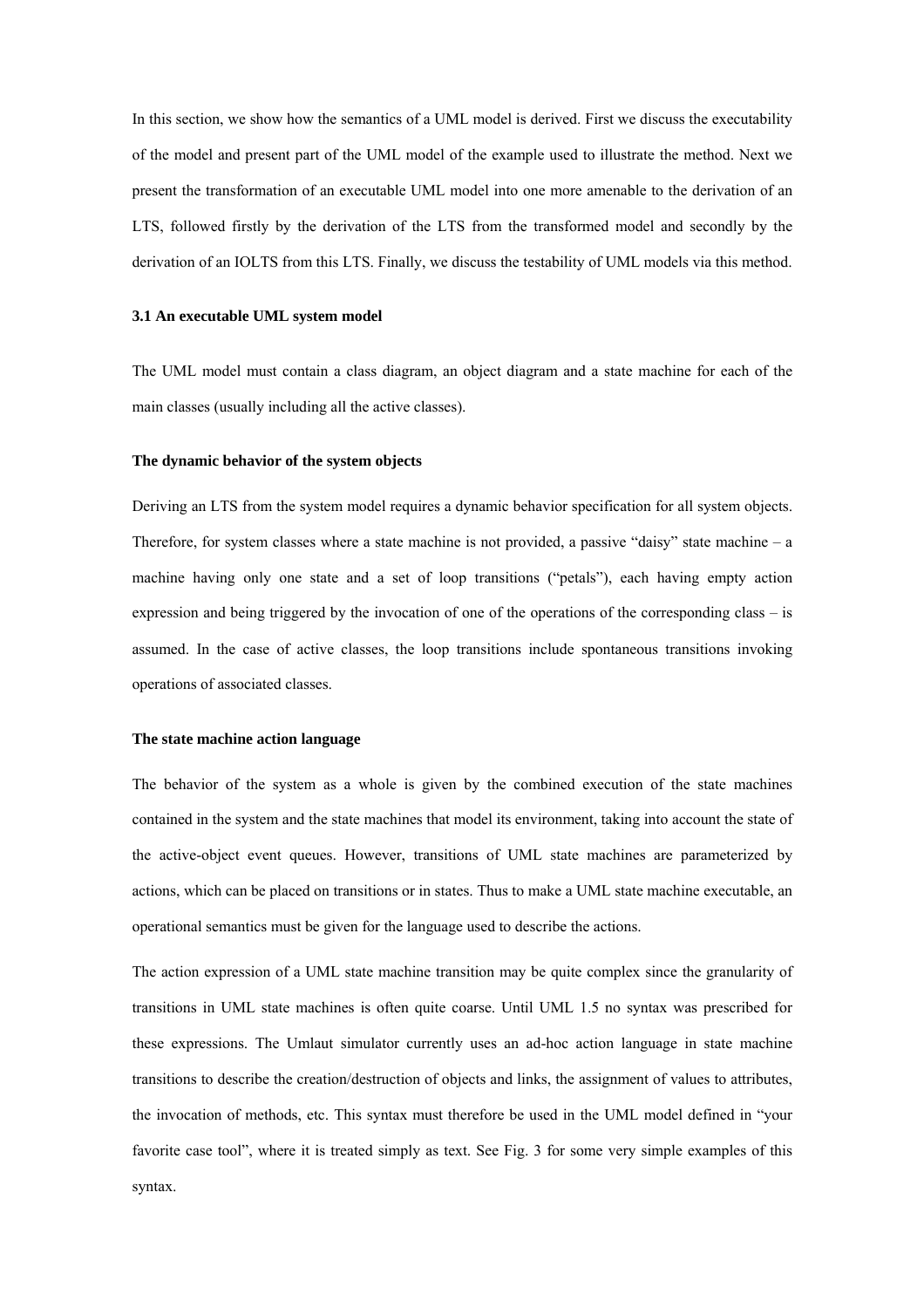In order to use the action language, we need to know how an object is to refer to other objects of the model. In the Umlaut simulator, each object has an implicit attribute for each association in which it is involved, and the identifier of this attribute is the role name appearing at the other end of the association in the class diagram. If no role name is defined, the name of the corresponding object is used. In the case of an association with multiplicity greater than one, all objects of the same class linked via an instance of the same association play the same role. In such cases, rather than identifying a simple attribute, the role name identifies an array in the Umlaut simulator action language.

# **The environment of the model**

To simulate UML models exhaustively, we must also simulate an environment able to send any acceptable input, that is, the simulated system must be closed. In Umlaut, the system is closed by treating the external actors as active objects and providing them with state machines (explicitly or implicitly) that send input to the system and receive output from it.

As is standard practice in the interleaving semantics case, we reduce the number of possible interleavings by making the assumption that the environment is "reasonable", i.e. it only sends stimuli to the system when the system is in a stable configuration and is thus able to proceed with the input immediately. This corresponds to an assumption that the system is much faster than its environment.

## **The initial state of the model**

Class diagrams describe the possible configurations of objects in the system. State diagrams describe how configurations, or global states, can evolve. The third element required in order to derive an LTS is a specification of the initial configuration. This information may be provided via an object diagram, though if we also wish to show the localization of each object in a distributed application, a deployment diagram can be used. Note that an arbitrary configuration cannot necessarily be represented by such a diagram, nor is this necessary for test synthesis, c.f. the notion of *test preamble*.

#### **3.2 The UML model of the ATC example**

The class diagram of the ATC case study is shown in Fig. 2. The system consists of four classes: *Flight* and *FlightPlan*, used to store flight data, *FlightPlanManager*, and *ControllerWorkingPosition*, which control the system and interact with the environment. The thick borders on the class diagram indicate that the latter two classes are active.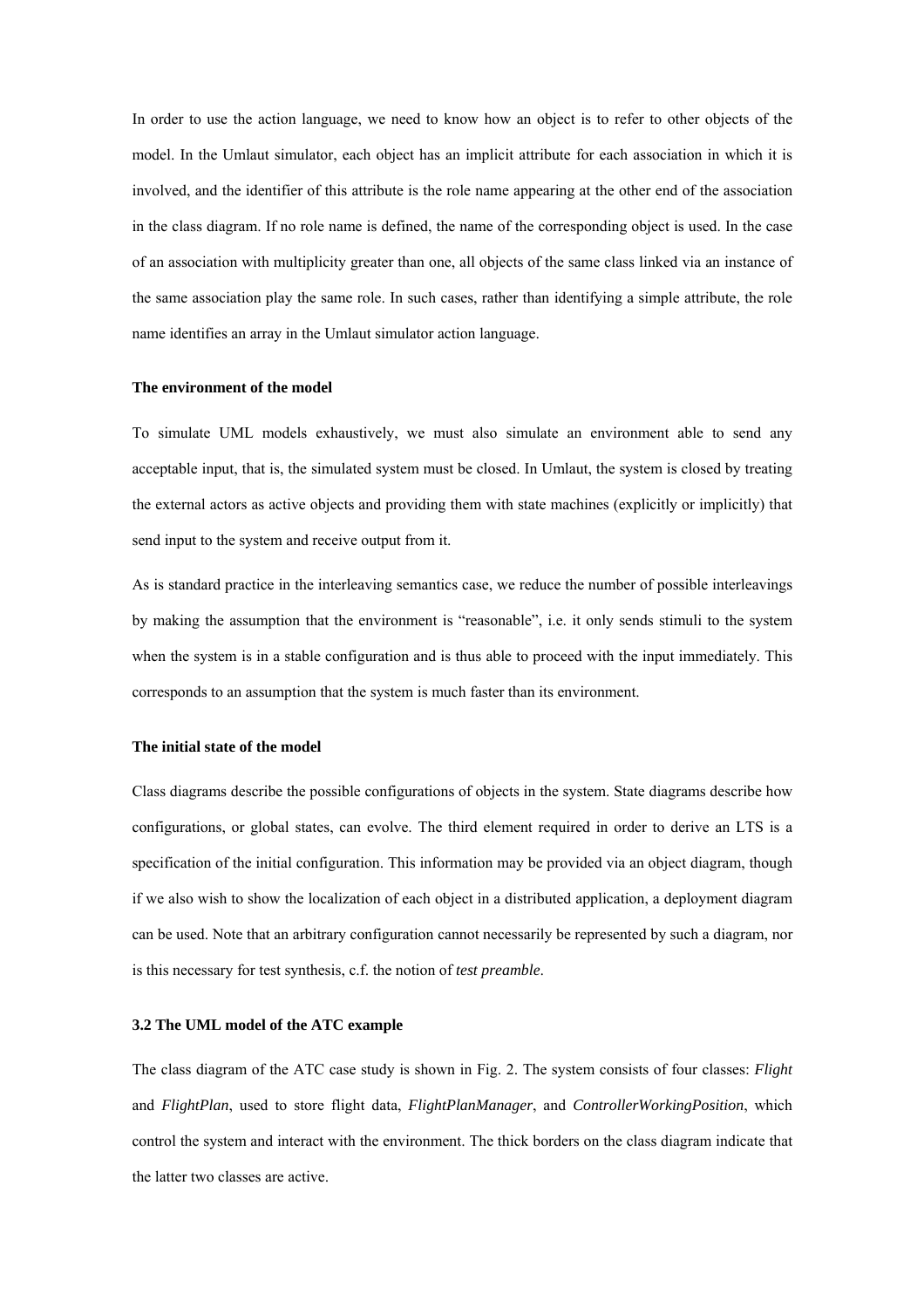

**Figure 2**: The class diagram of the ATC application

As an example of a state machine, in Fig. 3 we provide that of the (passive) class *FlightPlan*.



**Figure 3**: The state machine of the passive *FlightPlan* class

The initial configuration is represented in Fig. 4. The diagram shows that the deployed system knows of two flights (each with an associated flight plan), initially located out of the area managed by the ATC*.* Only two flights are used in order to keep the example simple.

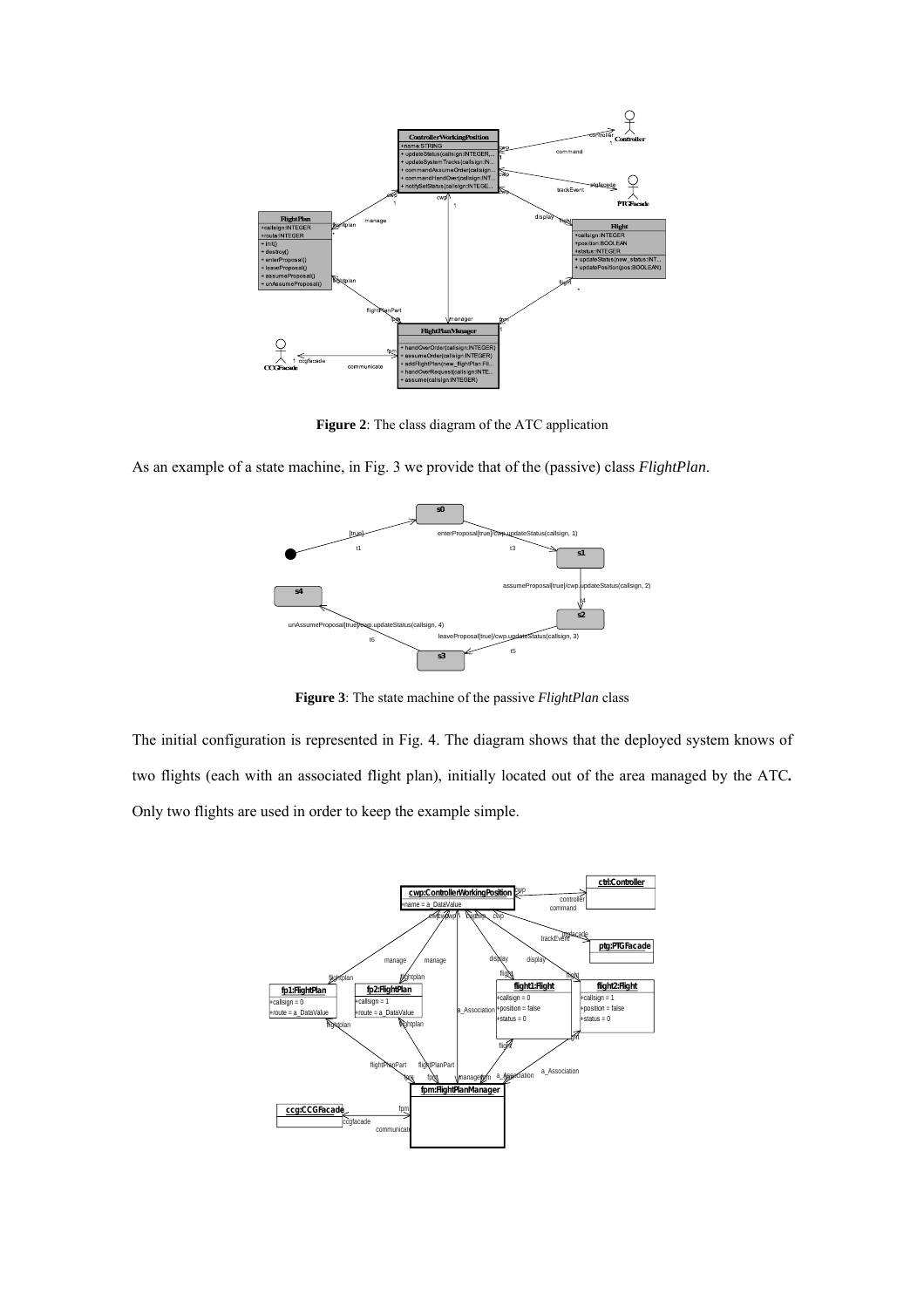#### **3.3 Transforming the UML model**

The model is first transformed into an equivalent one using a much simpler subset of UML, consisting mainly of classes and operations. The state machines of the specification are transformed using a variant of the State design pattern [10]: the states are reified, and sub-states are represented by an inheritance hierarchy.

An active-object state machine has an event queue and a thread that dispatches events taken from the queue. The event queue and the thread are made explicit in the transformed model (which contains classes dedicated to these concepts).

Each state of an active-object or passive-object state machine is seen as a specific subtype of the class to which the state machine is attached (its context). This subtype has the same interface (signature) as the context: this interface comprises one operation for each event that the state machine can react to. Note that the transformation must take into account UML policy on unspecified reception (if an event does not trigger any transition, it is discarded)<sup>2</sup>.

If a given state has an outgoing transition triggered by a given event, then the subtype corresponding to this (sub-)state realizes the operation corresponding to that event with a method whose body contains the effect of the transition (that is, the set of actions to be executed when the transition is fired). Under this scheme, a transition between states of an object's state machine is transformed into a change from one type to another (UML supports dynamic and multiple classification).

The initial configuration described in the object or deployment diagram is also transformed so as to include the objects representing communication queues and event dispatchers.

#### **3.4 Deriving an LTS from the transformed UML model.**

l

Umlaut generates a simulation API with which to construct an LTS defining the semantics of the UML model. This API can then be used by TGV (or other tools) to construct all or part of this LTS as required, enabling on-the-fly treatment. The simulator API provides functions for:

<sup>&</sup>lt;sup>2</sup> We consider that an invocation to an operation that is not defined in the class diagram, or the sending of a signal that is not so declared, is an error that can be detected statically. Thus, our UML state machines on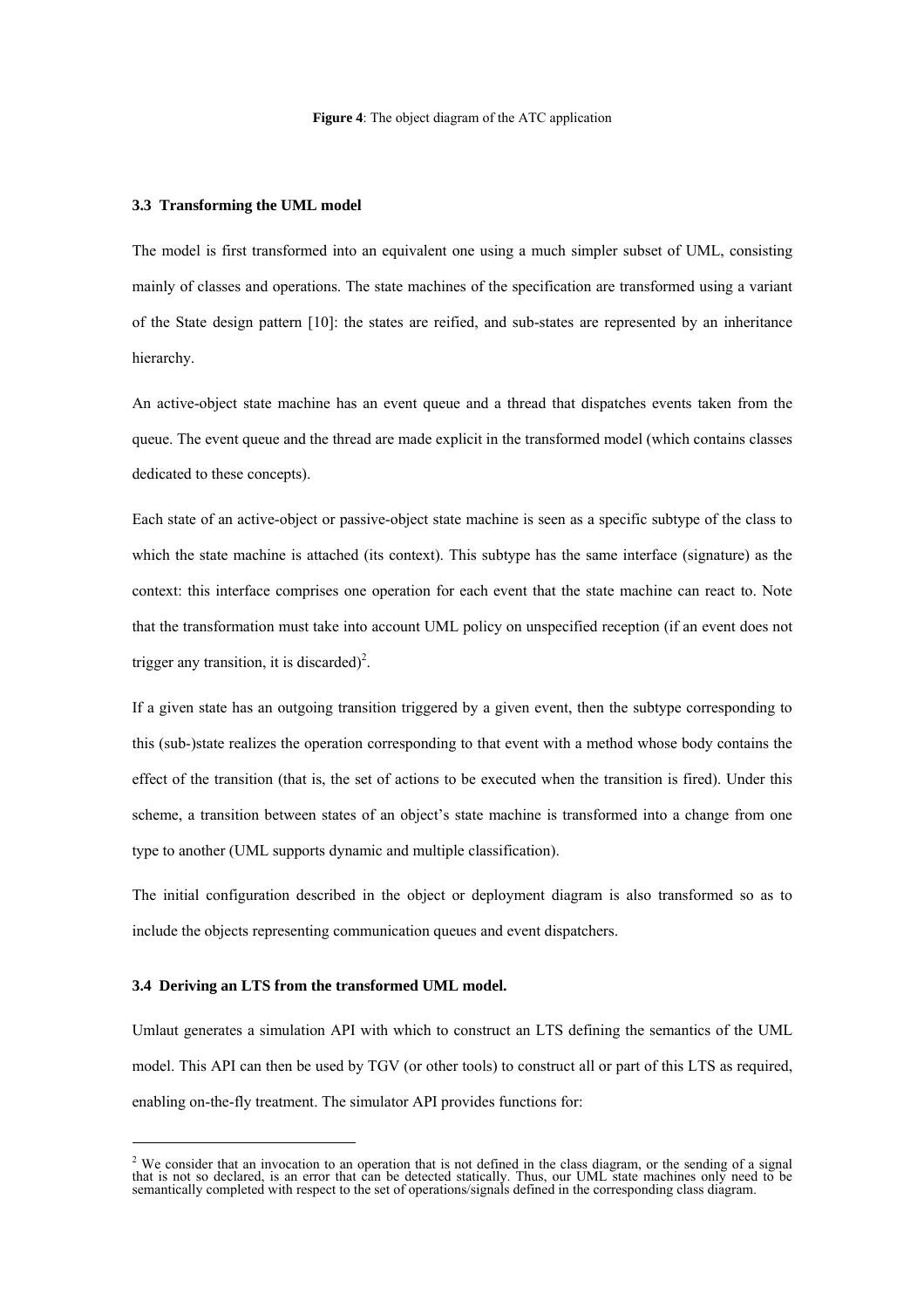- the calculation of the initial global state, i.e. the state of the whole system of objects,
- the calculation of the fireable transitions in a given global state,
- the calculation of the successor state, given a global state and a transition which is fireable in that state,
- the comparison of global states.

In a given global state, the set of fireable transitions is calculated by enumerating the control states of the active objects in the system (recall that after the transformations described in the previous section, a control state is represented as a type). The global states are stored using a deep copy of the whole object structure. The comparison function between global states enables cycles and confluences in the accessibility graph to be detected. This comparison function relies on local state comparison functions for each class of objects.

Concerning the implementation language of the simulator, UML is compiled to an object-oriented programming language firstly, to facilitate the handling of dynamic creation and destruction of objects and, secondly, to facilitate the implementation of dynamic reclassification.

#### **Transitions of the generated LTS**

In the current implementation of Umlaut, global states correspond to "stable" configurations of the UML system, that is, ones in which each object of the system is in a well-defined state of its associated UML state machine. Since calls to active objects are assumed to be asynchronous and pass via FIFO event queues, each LTS transition, that is, each simulation step, corresponds to a run-to-completion step of an active-object state-machine, i.e. an active object method execution. In state machine terms, this is one of the following:

- The execution of the action expression of a spontaneous active object transition whose guard evaluates to true, together with the execution of the action expressions of any passive object transitions invoked from within this action expression (and so on, recursively).
- The execution of the action expression of a triggered active object transition whose guard evaluates to true (i.e. a method execution provoked by an invocation), together with that of the action expressions of any passive object transitions invoked from within this action expression (and so on, recursively).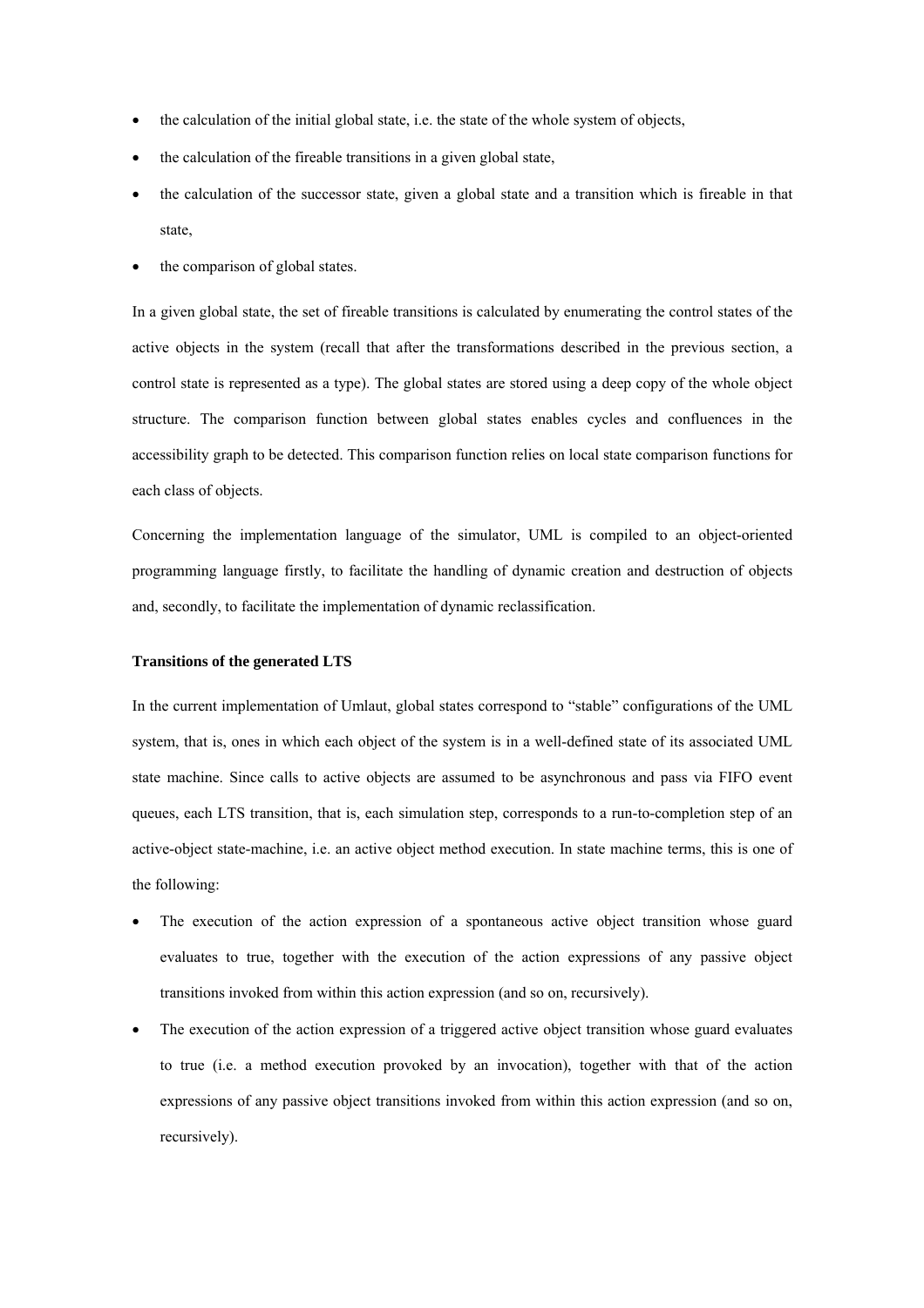In both cases, the executed action expressions may involve invocations to other active objects, each such invocation leading to a new transition in the next simulation step. Using LTS transitions that correspond to active object "run-to-completion" steps rather than to general state-machine microsteps, defines a rather course-grain semantics but avoids the structure of the derived LTS being dependent on the action language which parameterizes UML state machines.

Apart from the current state of the state machine of each of the objects (represented as a type after precompilation), the other information used to define a global state of the system is the following:

- the values of the attributes of each of the objects,
- the state of the communication queues of the active objects,
- the structure of the links between objects.

In accordance with the policy on unspecified reception in UML state machines, the Umlaut simulator generates a loop LTS transition from the reception of an asynchronous invocation by an active object whether or not a corresponding transition is specified in the object's state machine.

# **Labels on generated LTS transitions**

Test synthesis proceeds by matching the labels on the transitions of the test objective LTS (which may include regular expressions) with those on the transitions of the system LTS. The labeling of the LTS transitions is therefore of some importance, since it determines not only the labels on the transitions of the test cases – the test synthesis output – but also the labels that must be used in the test objectives – one of the test synthesis inputs.

The format of the labels generated by Umlaut is as follows:

1. *Firing of an active-object state-machine transition on reception of an asynchronous invocation*:

The LTS transition generated for

- the reception at the active object <origin> of an asynchronous invocation, with parameter values  $\langle val_1 \rangle, \ldots, \langle val_n \rangle$ , of the operation  $\langle$  opname $\rangle$ ,
- the execution of the action expression of the corresponding state machine transition,
- the consequent execution of the action expression of any other state-machine transitions contained in the same simulation step,

is labeled: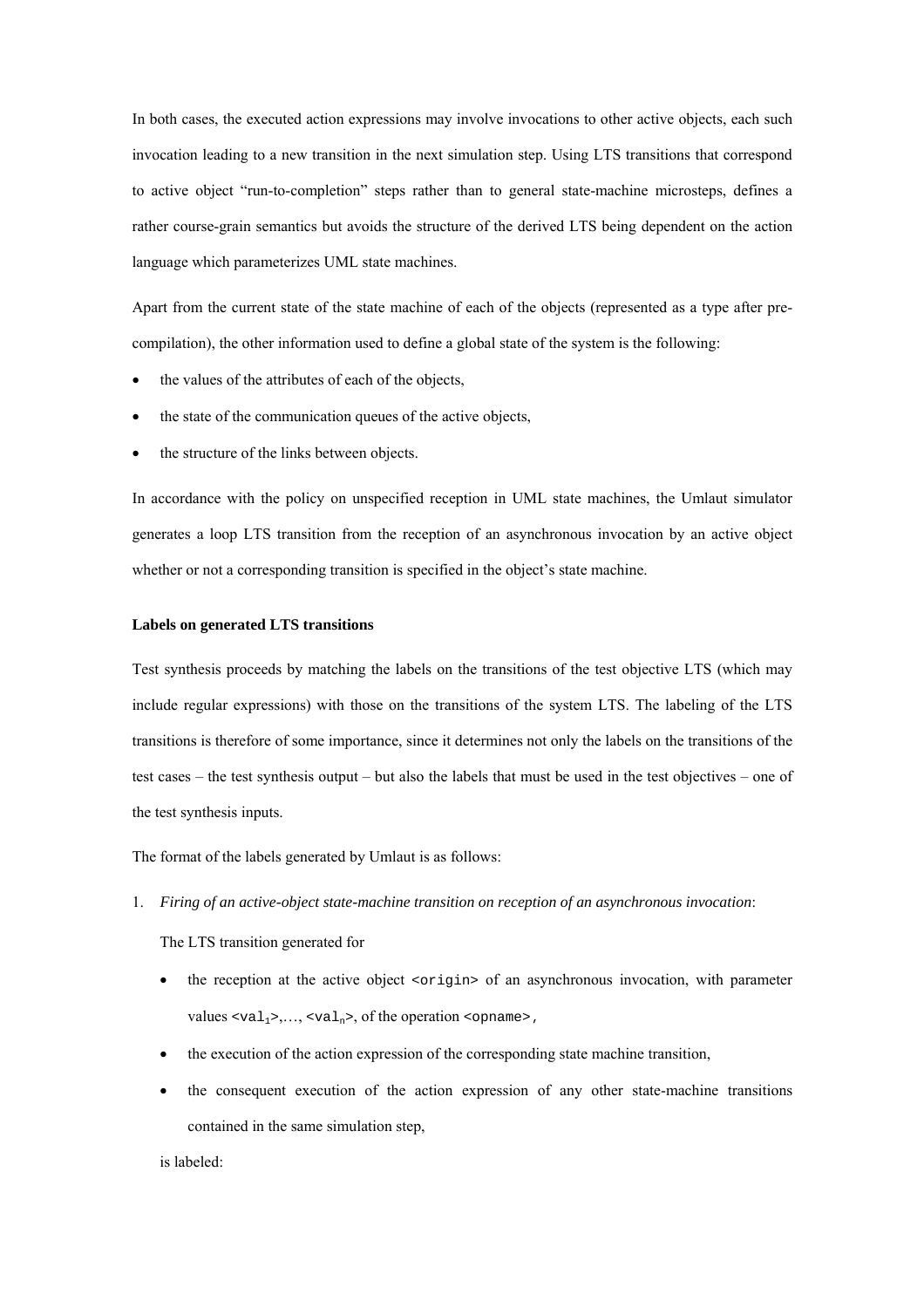```
\langle \text{origin}>? \langle \text{opename}> (\langle val_1 \rangle, ..., \langle val_n \rangle) \rangle
```
Notice that on reception of an asynchronous invocation, at the application level there is no knowledge of the identity of the sender, so that with the current implementation, such information does not figure in the LTS transition label.

*2. Firing of a spontaneous transition of an active object state machine* 

The LTS transition generated for

- the execution of the action expression having the Umlaut action language textual description <spontaneous\_transition\_action\_expression> of the spontaneous state-machine transition of the active object <origin>
- the consequent execution of the action expression of any other state-machine transitions contained in the same simulation step

is labeled:

<origin>!<spontaneous\_transition\_action\_expression>

In the current implementation, the text of the action expression is simply copied, without instantiating any variables in it. Whether or not the transition is guarded, the guard does not figure in the transition label (since an LTS transition should not be generated if the guard evaluates to false).

If the action expression comprises a single invocation of the operation <opname> belonging to the object playing the role  $\leq$  receiver\_role>, with parameters  $\leq$   $\leq$   $\leq$   $\leq$   $\leq$   $\leq$   $\leq$   $\leq$   $\leq$   $\leq$   $\leq$   $\leq$   $\leq$   $\leq$   $\leq$   $\leq$   $\leq$   $\leq$   $\leq$   $\leq$   $\leq$   $\leq$   $\leq$   $\leq$   $\leq$   $\leq$   $\le$ language used means that the transition label will have the following simple syntax:

<origin>!<receiver\_role>.<opname>(<param<sub>1</sub>>,… ,<param<sub>n</sub>>)

If no receiver role is defined, the name of the receiving object is used. Note that the characters "!" and "?" are reserved so that any occurrence in an identifier must be escaped.

# **3.5 Deriving an IOLTS from the LTS**

In this section, we discuss the generation of the information needed in test synthesis to derive an IOLTS from an LTS. We refer to the unit of behavior described by an LTS transition label as a Σ-action, in order to distinguish these actions from UML actions since, in general, the two types of action are not in 1-1 correspondence.

The derivation of an IOLTS from an LTS has two aspects (see appendix):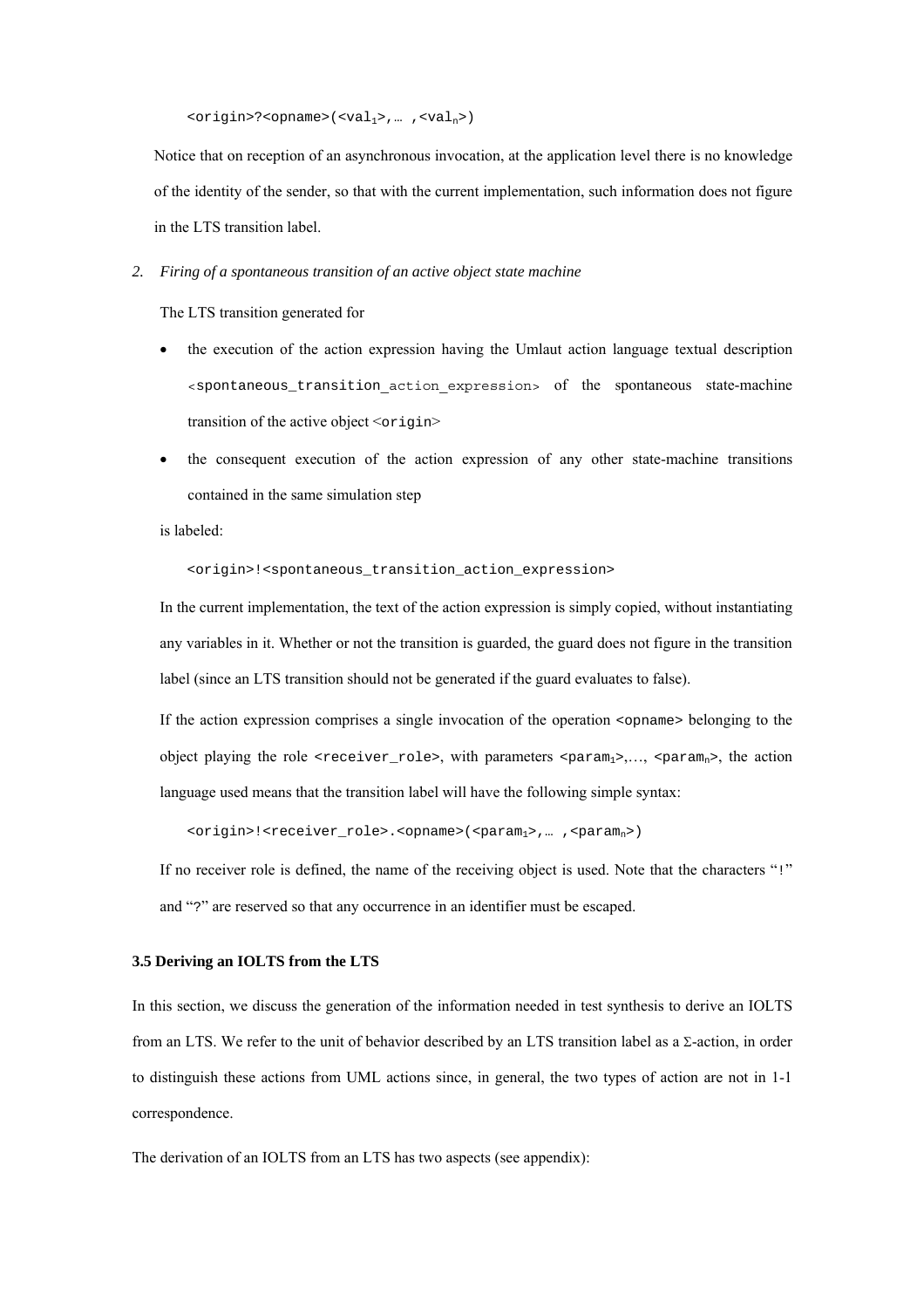- The partition of the  $\Sigma$ -actions into internal actions and visible actions, thus defining the SUT interface. This is the role of the characteristic function  $\chi_{\text{hide}}$  of the IOLTS definition
- The partition of the visible Σ-actions into SUT inputs and SUT outputs. This is the role of the characteristic function  $\chi_{io}$  of the IOLTS definition.

The derivation requires relating the synchronous communication architecture required by TGV to the communication architecture assumed by the Umlaut simulator, taking into account the atomicity of the generated LTS.

# **The characteristic function** χ**hide**

The system testing case can be dealt with by considering both the communication queues of the external actors and those of the SUT active objects that communicate with them to be internal to the SUT. The transitions of the derived IOLTS labeled by visible Σ-actions will then be those generated from the run-tocompletion steps of the actor state machines.

#### **The characteristic function** χ**io**

With the SUT interface as defined in the previous paragraph, an SUT input can be defined as the action of an external actor placing an invocation event in the input queue of an SUT active object, while an SUT output can be defined as the action of an external actor consuming an invocation event placed in its input queue by an SUT object. In order to ensure that all the LTS transitions corresponding to communications between the SUT and its environment are labeled by one of these two types of actions, certain restrictions must be imposed on the actor state machines, see next section.

#### **Deriving the characteristic functions from the UML model**

The information needed to derive an IOLTS from the LTS is provided to the TGV tool in files whose location is indicated via the command line options  $-\text{hide}$  (for the function  $\chi_{\text{hide}}$ ) and  $-\text{io}$  (for the function  $\chi_{i0}$ ). The former file defines the syntactic rules to identify labels used for hidden (or equivalently visible) actions, while the latter file defines the syntactic rules to distinguish the labels used for SUT inputs (or equivalently SUT outputs) from among the visible  $\Sigma$ -actions. In accordance with the labeling of the visible transitions discussed in the previous sections, these files are automatically generated from the UML model according to the following specification: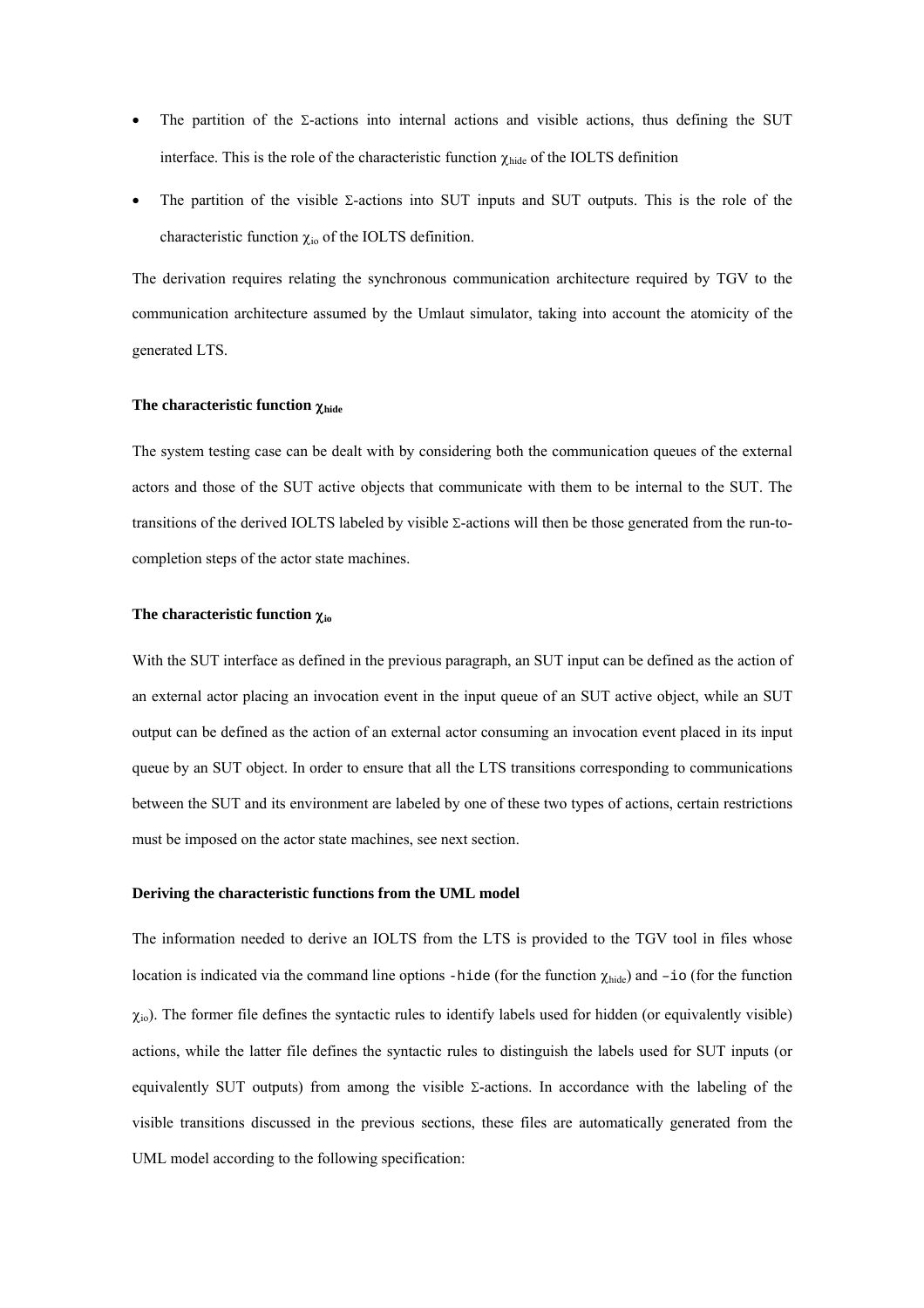- the visible  $\Sigma$ -actions are defined to be those whose label begins with an actor name,
- the SUT inputs are defined to be those visible actions whose label contains the character "!".

As a consequence of this definition, actor auto-invocations involving only internal processing would be classified as SUT inputs. However, these are ruled out by the above-mentioned restrictions on actor statemachine transitions.

# **3.6 Testable UML models**

As is the case for other approaches to deriving an operational semantics from UML models such as [26], [13] or [8], restrictions must be placed on the UML model that can be used as input to our method in order to be able to derive that semantics. In the case where the semantics is then used for test synthesis, additional restrictions must be imposed on the model for the following three reasons:

- in order to obtain meaningful labels on the transitions of the generated LTS, particularly those labels that define the visible actions,
- in order to be able to divide the visible actions into inputs and outputs in a sensible manner,
- in order to be able to match actions from the test objective with those of the model.

Making these restrictions explicit helps to clarify the feasibility of the current method as well as throwing light on its possible enhancements. In this section, therefore, we present the restrictions imposed on the input UML model, dividing them into four categories, each corresponding to one of the above reasons.

# **Deriving an LTS**

In Umlaut, active objects – and in particular external actors – are assumed to communicate asynchronously via FIFO event queues. The operations of the corresponding classes have no return value and their state-machines may have both spontaneous and triggered transitions. The emission of an invocation to an active object corresponds to the placing of an event in the event queue of that object. The reception of an invocation by an active object corresponds to the removal of an event from its event queue and the execution of the corresponding method.

Passive objects, on the other hand, are assumed to communicate synchronously without any intermediate event queues. The operations of the corresponding classes may or may not have a return value and their state-machines cannot have any spontaneous transitions.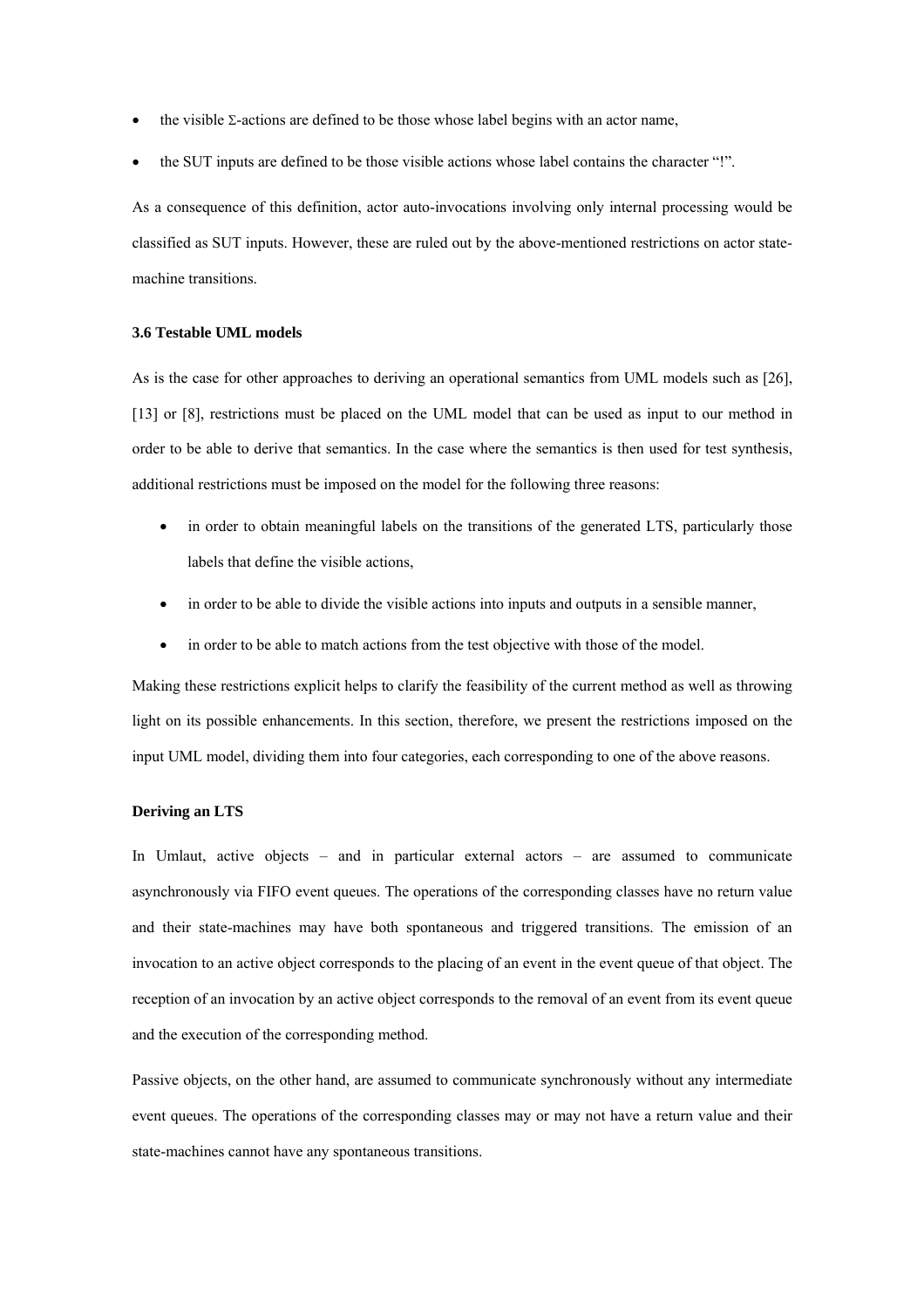These suppositions are consistent with a style of distributed system modeling in which all non-local calls are implemented as asynchronous calls to active objects.

Since the aim of our work was to demonstrate feasibility rather than develop an industrial-strength tool, for simplification purposes we stipulate that hierarchical state machines, i.e. those having composite states, cannot be used. Nor can deferred events, history pseudo-states or action expressions in states (including entry and exit actions). One way of lifting the former restriction would be to incorporate work on flattening statecharts such as [36].

Finally, the method uses enumerative techniques and as a consequence data structures having infinite or very large domains cannot be used  $3$ . In contrast to the situation regarding data structures, the on-the-fly techniques used mean that the tool chain can deal with arbitrarily large state graphs where the state explosion arises from the control structures.

#### **Ensuring meaningful labels on the generated LTS transitions**

We first make the, not unreasonable, assumption that all processing is by method invocation, and restrict the action expressions used on spontaneous transitions of active object state machines to operation invocations.

If we wish to model an active object spontaneously performing internal processing (e.g. initializations, data object creations, etc.), we stipulate that two state-machine transitions must be used. The first is a spontaneous transition whose action expression contains only a single auto-invocation – therefore a transition of the form stipulated in the previous paragraph – and the second is triggered by the first and contains the required processing in its action expression (possibly together with other invocations). Notice that a single LTS transition will be generated from such a pair of state-machine transitions.

#### **Dividing the visible actions into inputs and outputs**

 $\overline{a}$ 

Of the following three restrictions on the input UML models, the first two arise from the use of the course-grain semantics, in which visible LTS transitions correspond to "run-to-completion" steps of active object state machines, while the third is due to a limitation of the TGV tool.

We first wish to ensure that the removal of an event from the input queue of an actor, together with any subsequent processing, is a well-defined SUT output. We therefore stipulate that the action expression

 $3$  The INTEGER type used in the example is in fact bounded (and therefore an enumerative type).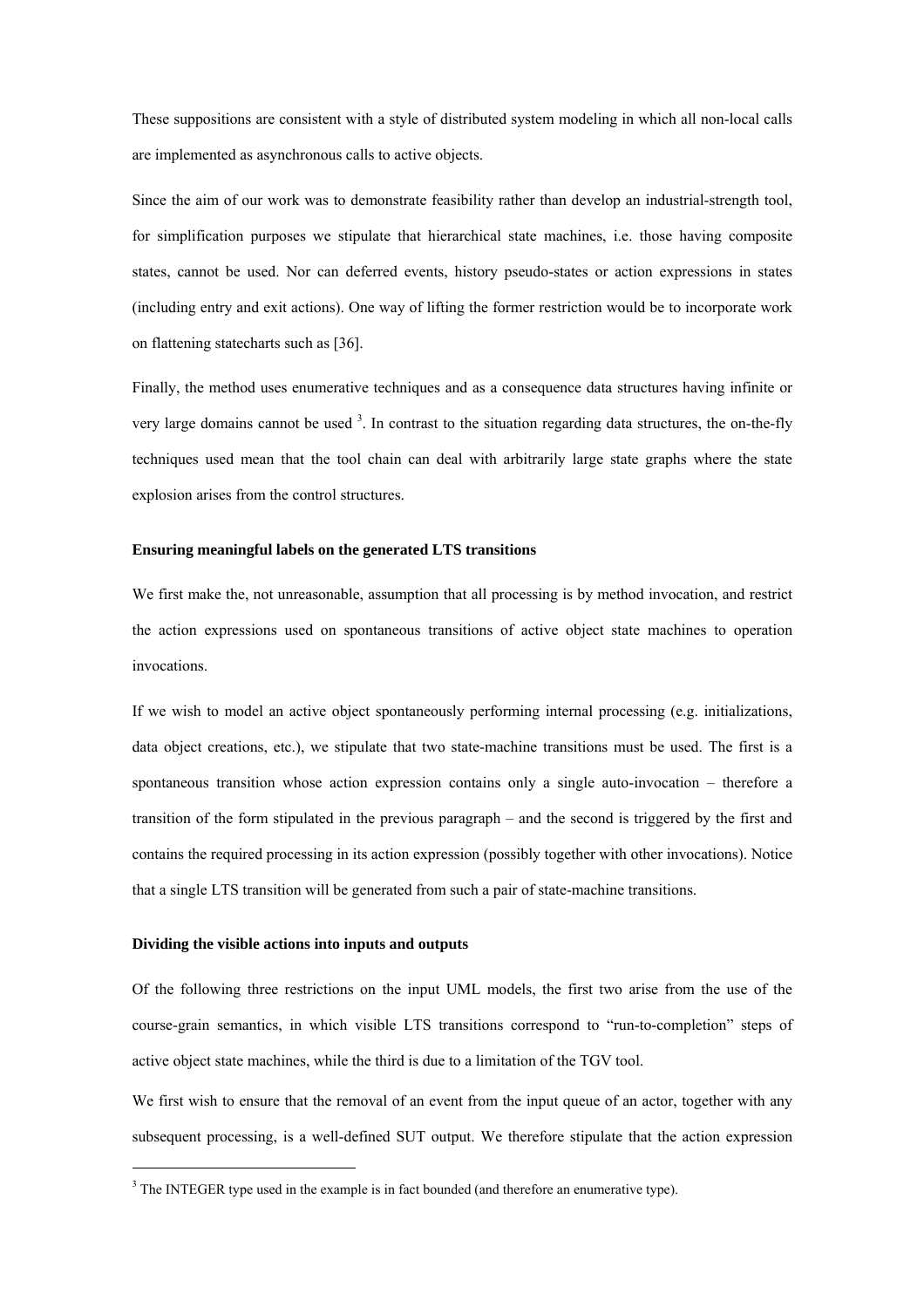used on an actor state-machine transition to be triggered *by* an invocation from the SUT cannot contain any invocations *to* the SUT. This restriction also helps to ensure that each invocation of an SUT operation by an external actor appears in the label of a visible LTS transition.

We next wish to ensure that the each placing of an event in the input queue of an SUT active object, as a consequence of an invocation occurring in the action expression of an actor state-machine transition, generates an LTS transition defined as an SUT input. We therefore stipulate that the action expression used on a spontaneous transition of an external actor state machine must contain a single operation invocation.

Finally, recall that in TGV, actions internal to the SUT environment cannot be handled. Any spontaneous actor internal processing of the kind discussed above must therefore be carried out as part of an SUT input. Bearing in mind also the reason for the previous restriction, we therefore stipulate that the action expression of an actor state machine transition that is triggered by a spontaneous actor auto-invocation must contain a single invocation to the SUT.

#### **Matching system model LTS actions with test objective LTS actions**

Due to the use of the course-grain semantics and the current labeling function, the return value of a synchronous invocation can never appear in a transition label. A value sent from the SUT to an external actor cannot therefore be matched with any label on a test objective. With the current implementation, then, if such a return value is important to a test objective, the synchronous call should instead be modeled as two asynchronous calls, one in each direction. To avoid such situations arising, we currently impose the perhaps overly-severe restriction that external actors can only communicate with SUT active objects (via asynchronous calls).

To facilitate the use of SUT inputs generated from spontaneous actor auto-invocations in test objectives, we restrict the name that can be used for actor operations to be spontaneously auto-invoked by imposing the following naming convention: any operation that is spontaneously auto-invoked by an actor must have the same name as the SUT operation invoked in its action expression.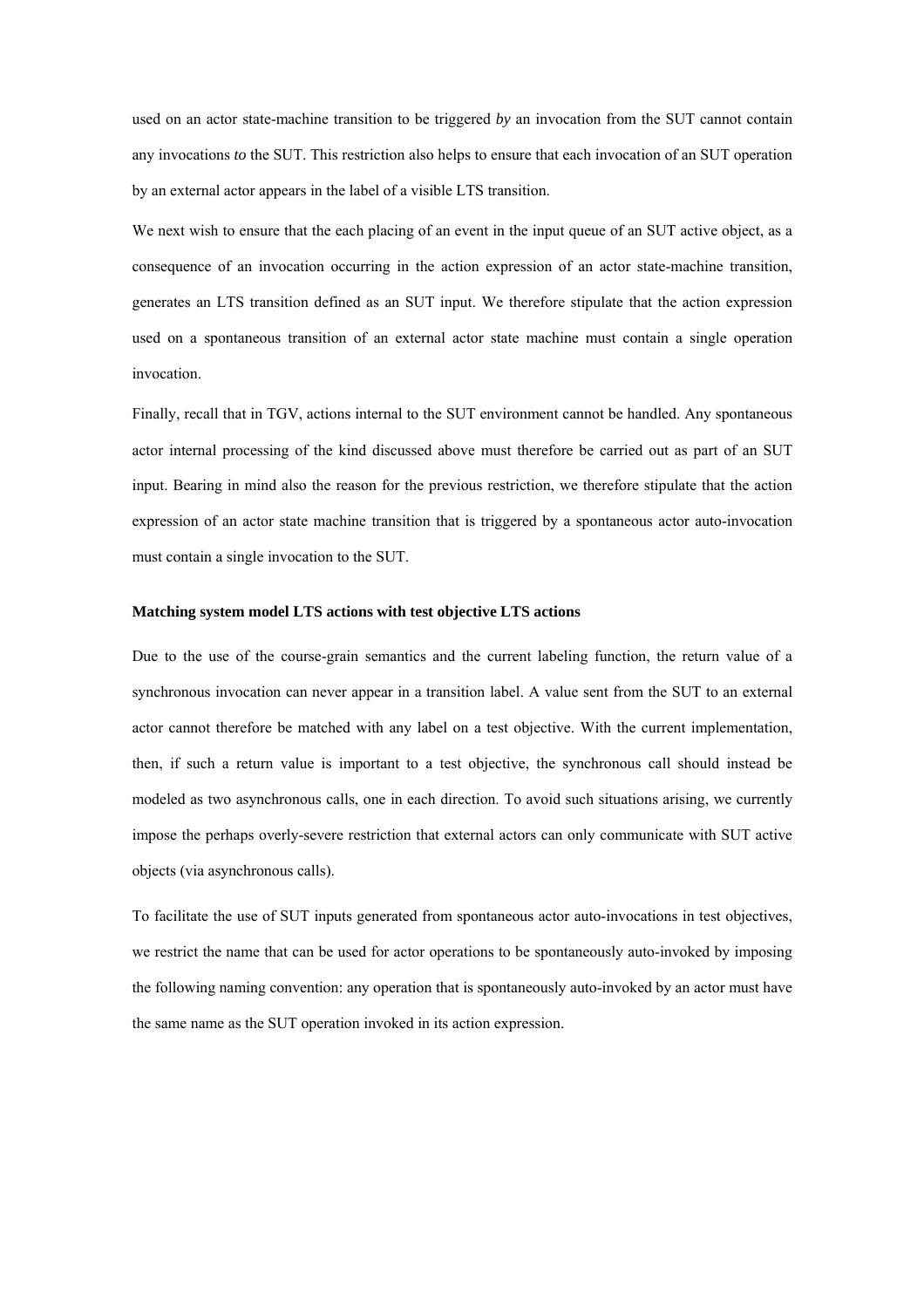# **4 From UML Test Objective to LTS**

In this section we present the derivation of an LTS from a UML test objective. Before doing so, however, we look more closely at the notion of test objective that is crucial to the method and illustrate the LTS derivation using a test objective for the ATC example.

# **4.1 Test Objectives**

Here, we look at the notion of test objective at the UML and LTS levels.

# **UML sequence-diagram test objectives**

In the test synthesis from UML models presented in this article, test objectives are defined as one or more UML sequence diagrams of two types:

- *Accept scenarios* (usually only one): sequence diagrams specifying an abstract view of the SUT behavior that the test designer wants to test, to be used as positive criteria for selecting the behavior to be tested.
- *Reject scenarios*: sequence diagrams specifying an abstract view of the SUT behavior that the test designer wants to avoid in the test, to be used as negative criteria to avoid selecting unwanted behavior.

The generated test case is accepted by each of the *accept* scenarios and by none of the *reject* scenarios. These sequence diagrams use elements of the UML model to be tested and may also require other classes to be defined. The syntax is a restricted version of that used for the generated test cases, see Section 6.

An action labeling a send or receive event of a test objective incorporates the following information: the name of the sending and receiving component, the method name and the method parameters. The abstraction w.r.t. SUT behavior is obtained in two ways:

- by allowing the specification to perform actions that are not specified in the test objective when matching the two,
- by using wildcards in the component names (appearing in lifeline headers), in method names and in method parameters.

In the test synthesis from UML models using Umlaut/TGV, due to the atomicity of the semantics currently implemented by the Umlaut UML simulator, we cannot easily use test objectives containing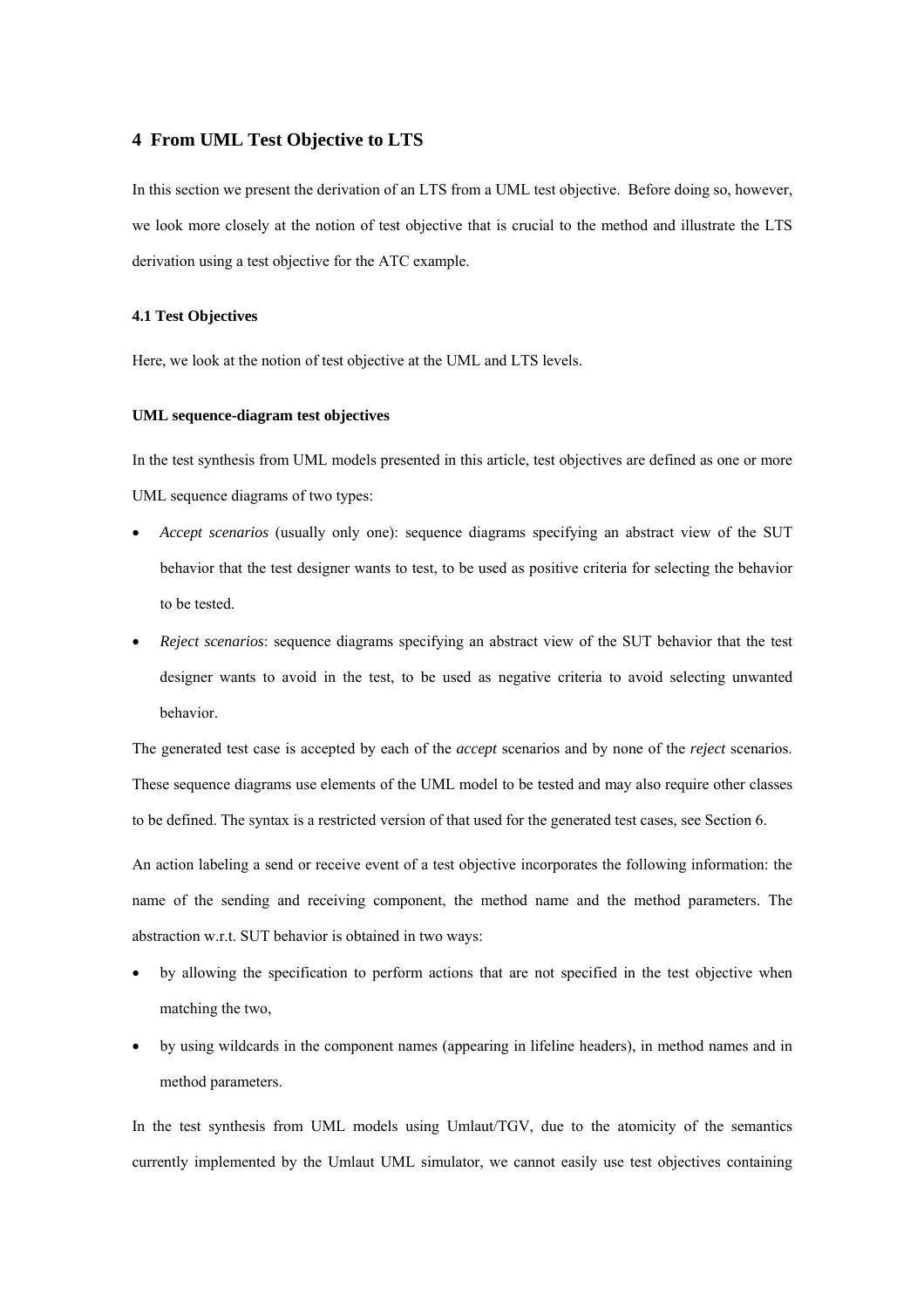SUT-internal actions. For this reason, though the underlying tool allows internal actions to be used, the actions of a test objective are restricted to (abstract views of) communication actions involving the SUT and its environment.

# **LTS test objectives**

 $\overline{a}$ 

In test synthesis using TGV, test objectives are defined as LTS containing two types of sink states to be used in selecting the behavior to be tested from the behaviors described by the specification LTS:

- *accept states*: if a transition arriving at such a state in the specification LTS is fired, the test objective is achieved.
- *reject states* (error states): if a transition arriving at such a state in the specification LTS is fired, the test objective cannot be achieved.

These sink states are thus used to select the behavior to be tested from the behaviors described by the specification  $LTS<sup>4</sup>$ . Due to the fact that the states of an LTS contain no information, the two sink states are in fact modeled as states having a single appropriately-labeled outgoing transition.

The transitions leading to a reject state specify the parts of the specification LTS which do not need to be explored in order to synthesize a test case; the use of such states can considerably improve the efficiency of test synthesis. They may be used to exclude actions that are known to actively interfere with the purpose of the test. Perhaps the most common use, however, is to help to minimize the synthesized test case by excluding actions that are known to be superfluous for the purposes of the test. This reduction of "noise" is particularly useful for synthesizing tests of concurrent applications in an interleaving-model context such as that used here.

The actions of the test objective are simply the labels on the test objective LTS transitions. The abstraction w.r.t. IUT behavior is obtained in three ways:

• by allowing the specification to perform actions which are not specified in the test objective when matching the two; this is done by implicitly completing all states of the test objective w.r.t. the alphabet of actions of the specification with transitions looping back to the same state,

<sup>&</sup>lt;sup>4</sup> By comparison, the sink states of an LTS defining a test case correspond to states in which a test verdict is derived.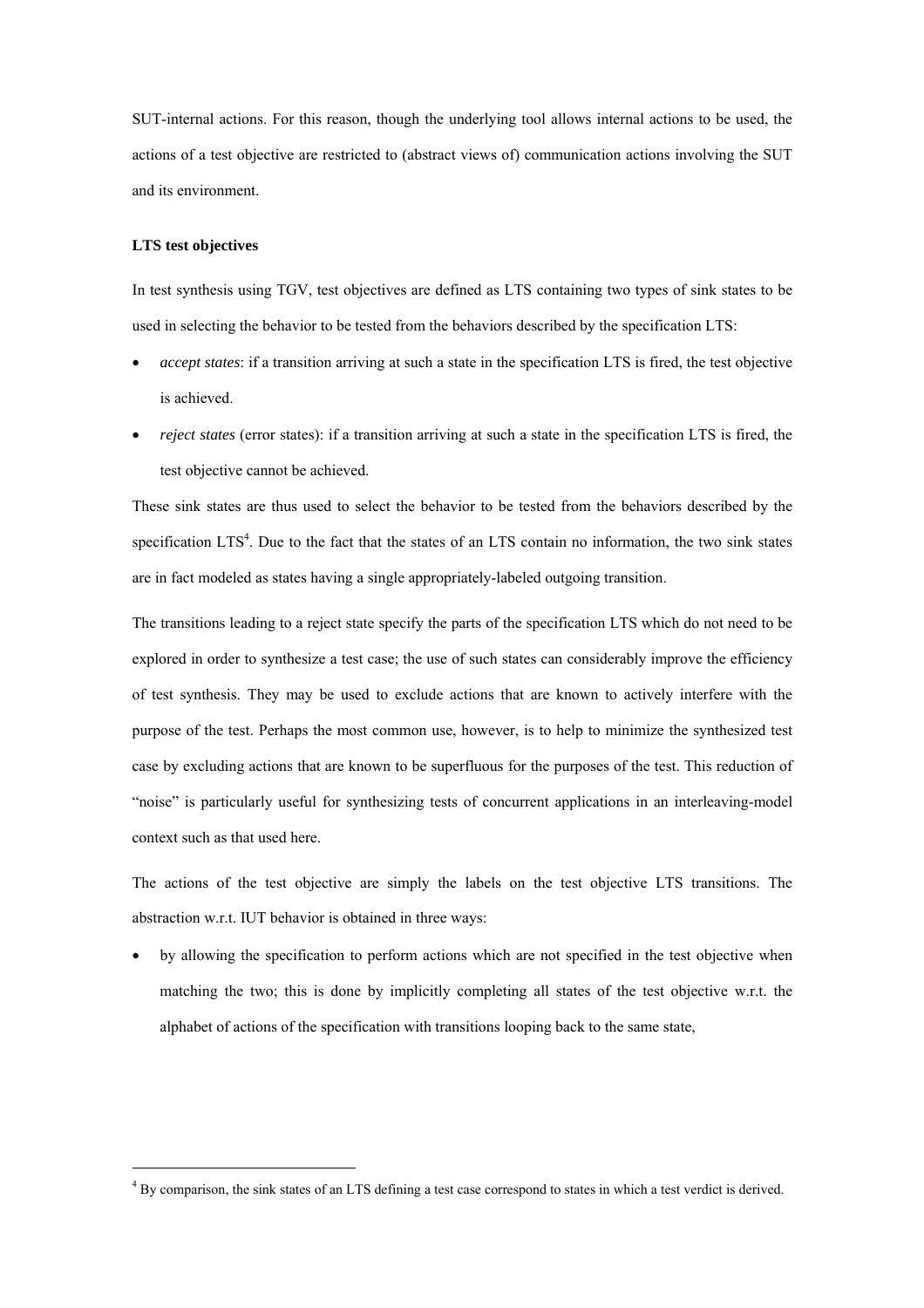- by allowing the use of "otherwise" transitions; this is done by interpreting transitions labeled by an asterisk as explicitly specifying completion w.r.t. to the alphabet of actions of the SUT specification,
- by allowing individual test objective actions to be abstractions of individual SUT actions (using regular expressions).

## **4.2 A test objective for the ATC example**

In the ATC example, suppose we want to generate a test to check that flight number 0 will be correctly assumed (i.e. that the controller *ctrl* will be notified that the flight status is updated with the value 4) when the flight enters the ATC zone (i.e. when the radar *ptg* updates the flight position to true meaning "in zone"). This is described by the *accept* scenario on the l.h.s. of Fig. 5. To help to produce a test case, we also specify that we are not interested in any of the events concerning flight number 1. This is described by the *reject* scenario on the r.h.s. of Fig. 5.



**Figure 5:** A UML test objective for the ATC example.

From these scenarios we then derive first the LTSs of Fig. 6 and then the LTS representation of the test objective shown in Fig. 7 (the loop transitions in states 0 and 1 for the rest of the alphabet of the model are implicit).



Figure 6: Accept and reject LTSs derived from the test objective of Fig. 5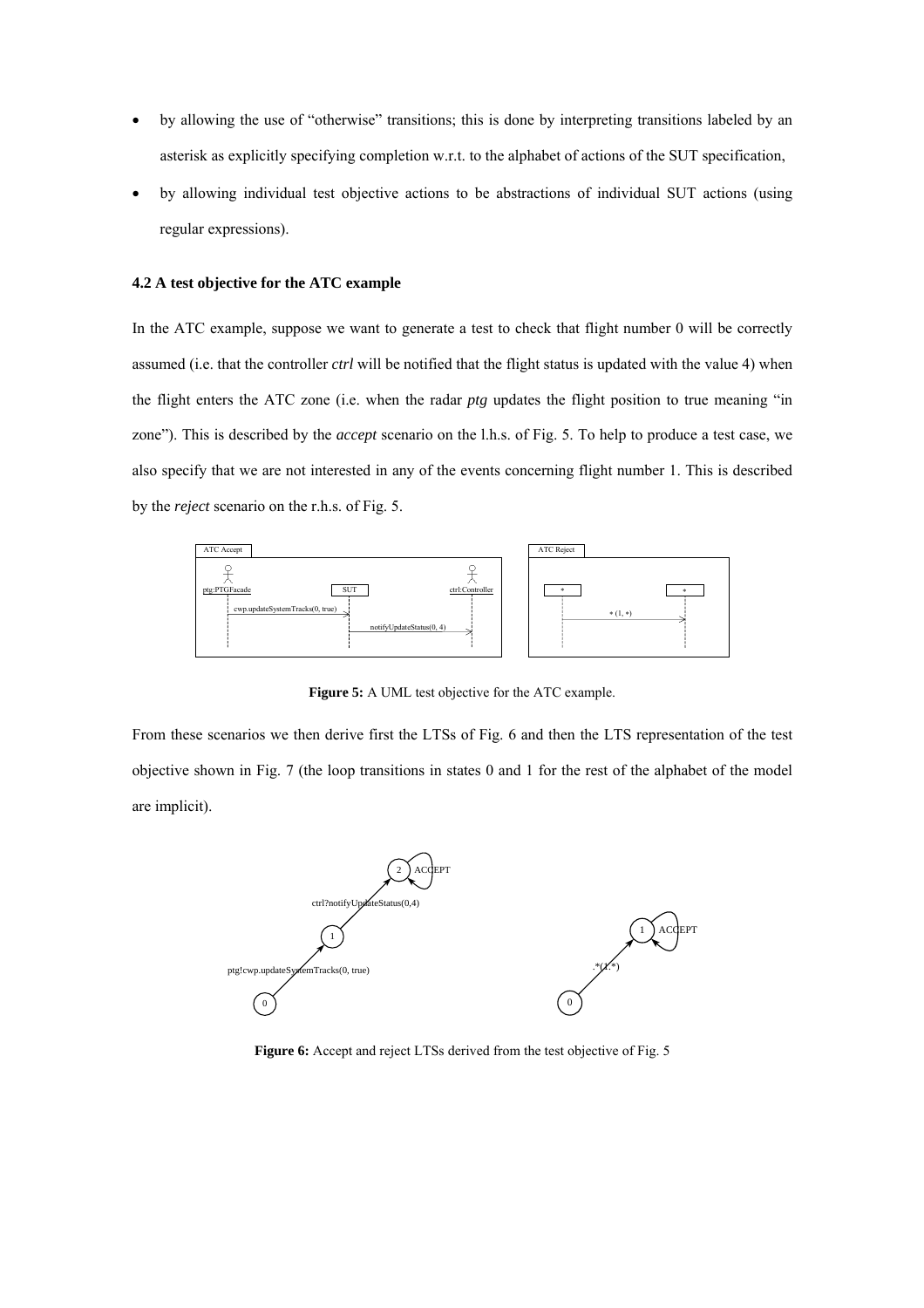

**Figure 7**: The LTS representation of the ATC test objective shown in Fig. 5.

Since states contain no information in an LTS, a transition to an accept or reject state is actually modeled as a transition to a state whose only outgoing transition is labeled accept or reject, respectively. Both of the LTSs of Fig. 6 have classic automata-theory accept states (except that they are represented using an accept transition); the reject state of Fig. 7 arises on completing the intersection of these two LTSs as explained in Section 4.4.

#### **4.3 Deriving an LTS from a single sequence diagram of a test objective**

Test synthesis involves matching the labels on the transitions of the LTS generated from the test objective with those of the LTS generated from the UML model. The atomicity and transition labeling scheme of the LTS derived from a sequence diagram representing an accept or reject scenario must therefore be consistent with the atomicity and labeling scheme of the LTS derived from the UML model of the system, as described in the previous section. The same applies to the definition of the SUT interface and the division of actions into inputs and outputs.

### **Consistent atomicity between the system LTS and the test objective LTS**

Recall that a single action of the LTS generated from the UML system model – a  $\Sigma$ -action – may subsume a set of UML actions. To ensure the correspondence between the atomicity of the two LTSs, a single LTS transition must also be generated from the same set of UML actions occurring in a sequence diagram representing an accept or reject scenario of a test objective.

A systematic use of focus bars facilitates grouping the UML sequence diagram events labeled by actions that belong to the same active-object "run-to-completion" step. However, given the restrictions imposed on actor state machines, if we only generate LTS transitions labeled by visible actions, that is, we only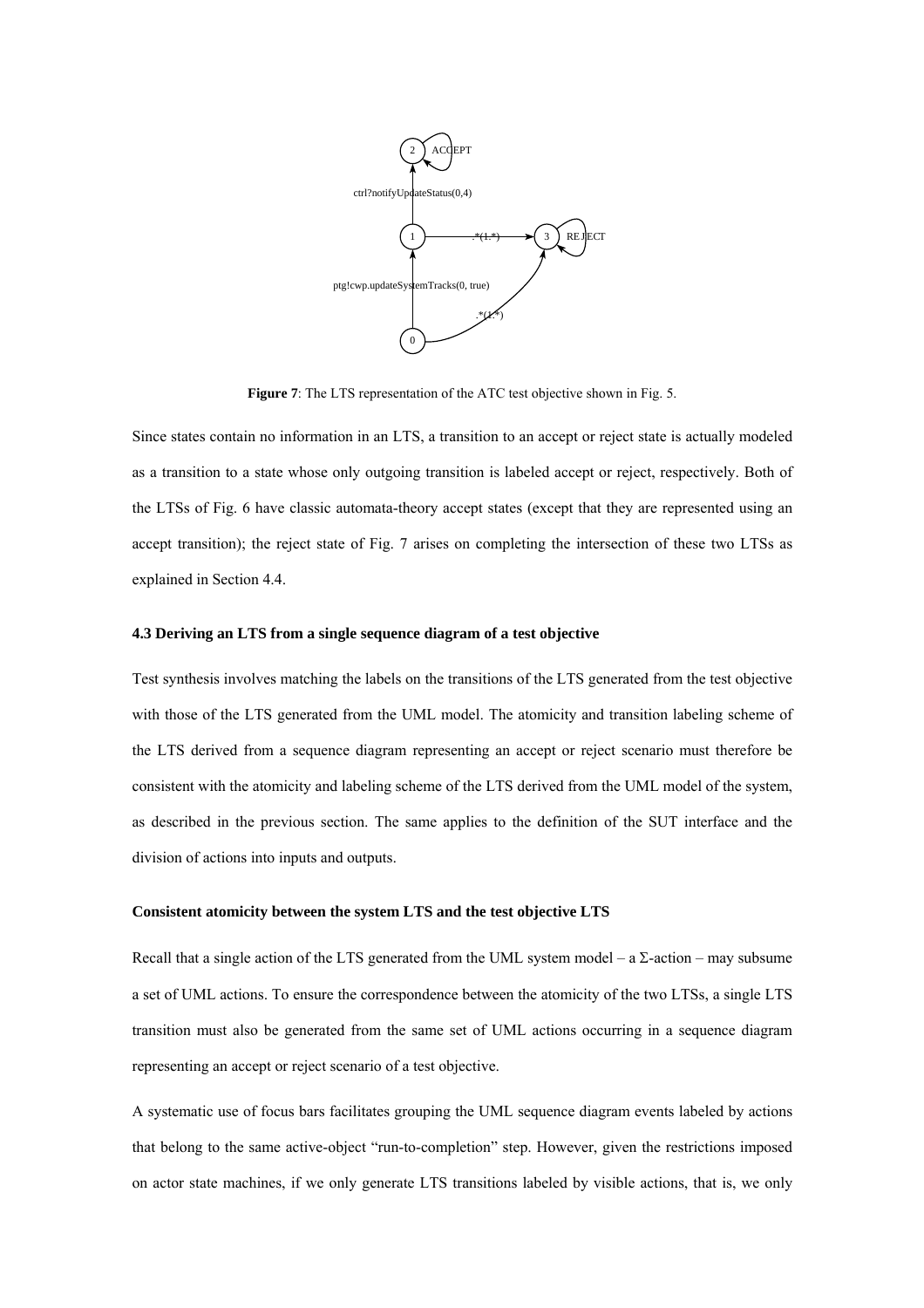generate LTS transitions from events on actor lifelines, the situation is much less complex. To simplify the compatibility between the two LTSs, we therefore do not take advantage of the possibilities offered by TGV of generating LTS actions that are SUT-internal from test objectives.

With this simplification, the  $\Sigma$ -actions labeling the transitions of the LTS derived from a test objective sequence diagram are either actor emissions or actor receptions.

#### **Consistent labeling between the system LTS and the test objective LTS**

Ensuring that the same labeling scheme is used for triggered transitions (recall:  $\langle \text{origin}>? \langle \text{opename}> (<\langle \text{val}_1 \rangle, \dots, \langle \text{val}_n \rangle) \rangle$  is relatively straightforward. However, ensuring that the same labeling scheme is used for spontaneous transitions (recall: <origin>!<spontaneous\_transition\_action\_expression>) is a more complicated since, in the general case, the full action expressions does not appear in a sequence diagram representation. However, due to the restrictions imposed on actor state machines, deriving only transitions labeled by visible actions from a test objective sequence diagram, i.e. deriving transitions only from actions on actor lifelines, greatly simplifies the problem.

#### **Consistent definition of inputs and outputs at the SUT interface**

A message reception on an actor lifeline represents the actor consuming an invocation event placed in its input queue by the message emitter. A message emission on an actor lifeline represents the actor placing an invocation event in the input queue of the message receiver.

From a message reception on an actor, we generate an LTS transition labeled:

 $\text{%}$ <actorname>?<actor\_opname>( $\text{~}$ val<sub>1</sub>>,..., $\text{~}$ val<sub>n</sub>>).

where  $actor\_opname$  is the actor operation invoked. From a message emission on an actor, we generate a transition labeled:

 $\text{sat_name}>!.*.\text{sUT}_\text{opname}>(\text{sparam}_1>,\ldots,\text{sparam}_n))$ 

where SUT\_opname is the SUT operation invoked. The use of the regular expression ensures that this label also covers the case in which the actor performs some internal processing in the same transition.

#### **SUT internal structure in test objective sequence diagrams**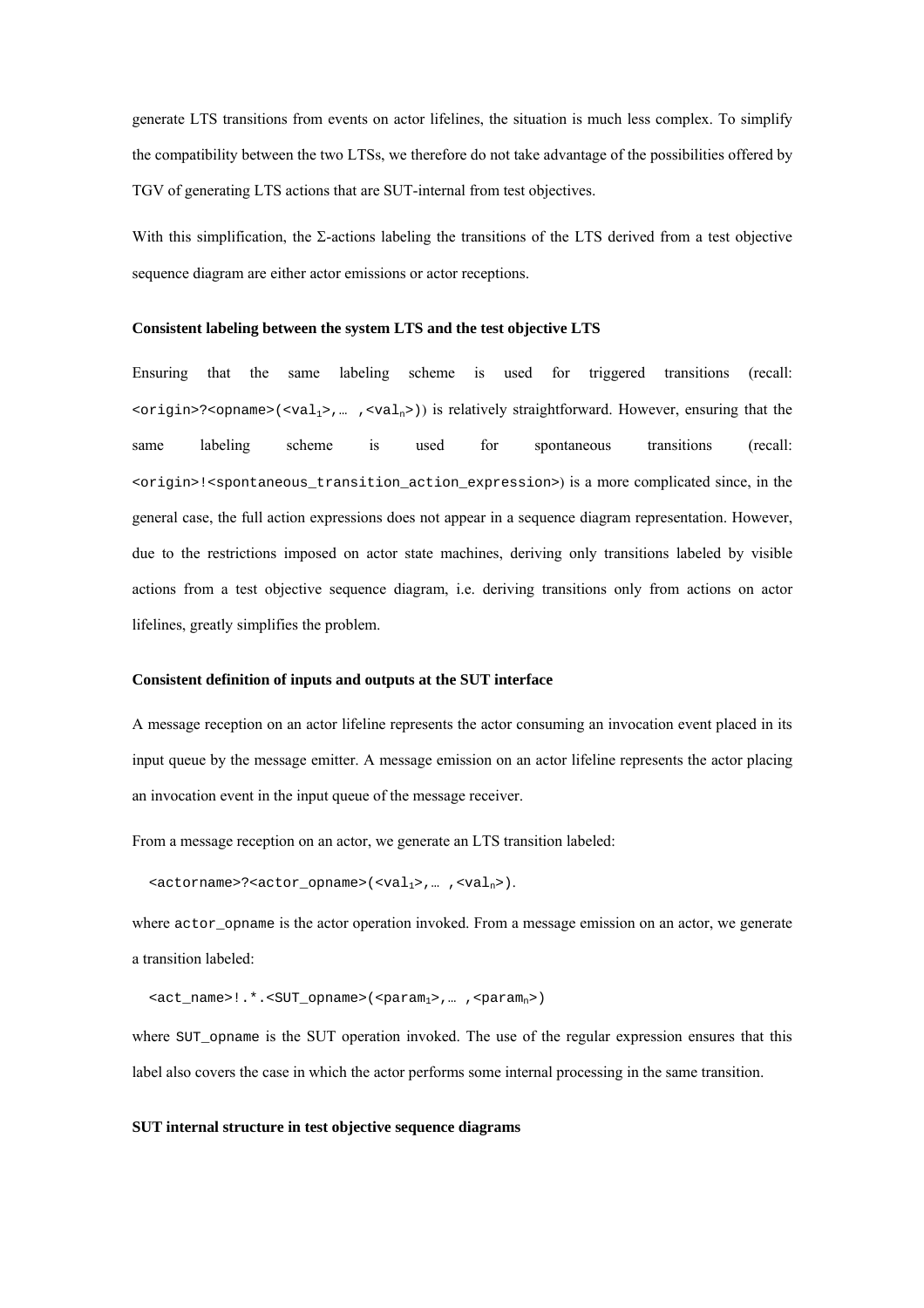We have restricted the semantics of test objective sequence diagrams (the generated LTS) to visible actions. However, this does not mean that the syntax of these diagrams contains no SUT-internal actions. In fact, some SUT-internal actions will almost inevitably appear in the diagrams, namely reception of messages from external actors and emission of messages to external actors.

One could wish to use other SUT-internal actions simply as a convenient way of specifying different types of ordering relations on actions occurring on different actor lifelines. However, we limit the possible syntactic SUT-internal actions to the above two types by imposing the restriction that test objective sequence diagrams must contain a single SUT lifeline.

The reason for this restriction is the fact that the information as to which SUT instance invoked an actor method is not available on the LTS transition label corresponding to the reception of that invocation, since, at the application level, this information is not available. If we wish to be able to match labels of the two LTSs, it cannot, therefore, appear in the test objective LTS either.

#### **4.4 Deriving an LTS from a set of scenarios**

From each scenario of the test objective, we generate an LTS which defines its semantics in a way that is consistent with the LTS generated from the UML model, as explained above. Regarding the ordering relations between the events of a sequence diagram, we currently use the rather simple semantics of [25], though it may be possible to loosen this semantics in the future.

The LTS generated from a scenario involving wildcards on component names (appearing in lifeline headers) is obtained by generating an LTS from each possible value of the wildcard and taking their union. In the case where a diagram uses wildcards on several component names, the corresponding LTS is obtained by generating an LTS for each of the possible combination of values and taking their union. See the ATC example for an illustration of the use of wildcards. Note that the example uses the following derivation: for the common reject case of a scenario involving a single message exchanged between two wildcard-labeled instances, instead of the union of two transitions labeled:

.∗!.∗\.<*operation*(*args*)> and .∗?<*operation*(*args*)>

(SUT and tester roles interchanged) we derive a single transition labeled:

.\*<*operation*(*args*)>.

Having derived an LTS from each accept or reject scenario, we first complete each of them w.r.t. Σ, the alphabet of the application model, with loops in each state. That is, each state contains an implicit loop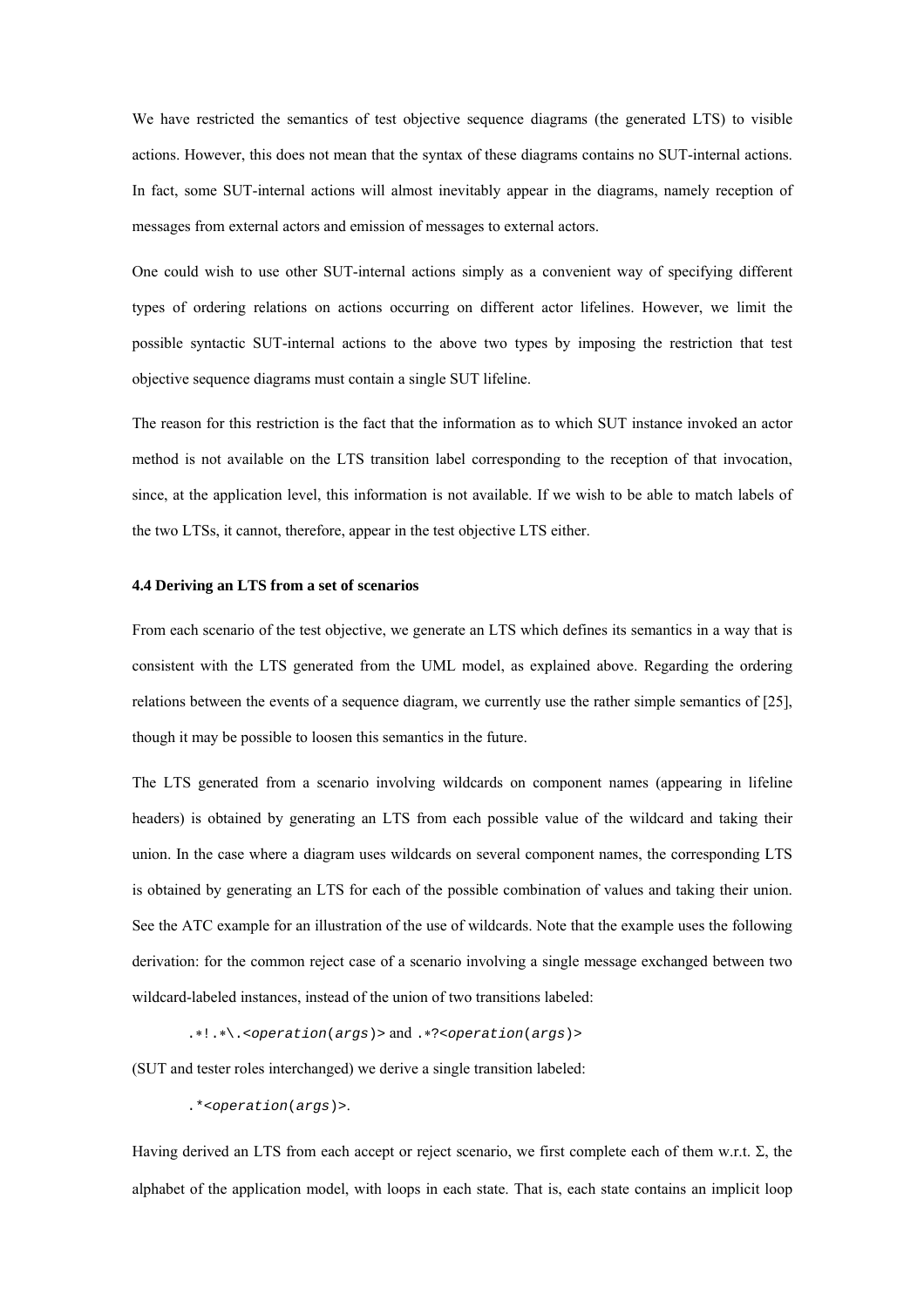transition whose label is "any action in the set  $\Sigma$  - {other outgoing actions of that state}". We then derive the LTS corresponding to the test objective as follows:

Suppose we have:

*accept* scenarios  $\{seq_i^{\dagger}\}_{i \in I}$  defining LTS  $\{S_i^{\dagger}\}_{i \in I}$ 

*reject* scenarios  $\{seq_j^-\}_{j \in J}$  defining LTS  $\{S_j^-\}_{j \in J}$ 

where these LTS are completed w.r.t.  $\Sigma$  by loops in each state. The LTS of the test objective is then defined as:

$$
\cap_{i\in I} S_i^+\cap \neg \cup_{j\in J} S_j^-
$$

where negation denotes complement. The accepting states of this LTS are the so-called *accept* states and it is completed w.r.t. Σ by transitions to the so-called *reject* states.

# **5. Test Synthesis of IOLTS Test Case**

In this section we first state the inputs and outputs of the test synthesis and then present the result of applying the synthesis tool to the ATC example, using the ATC test objective and ATC model presented in the previous sections. We then briefly summarize the formal basis of the synthesis tool. More details can be found in [23].

#### **5.1 Inputs and outputs of the test synthesis tool**

The test synthesis uses the TGV tool [23] but could also use other tools with similar properties. The inputs to this tool are

- A simulation API, which can be used to lazily construct the LTS representing the operational semantics of the specification of the entire system (including actors).
- An LTS representing the test objective, which partially describes sequences of the specification. The LTS is completed w.r.t.  $\Sigma$ , the alphabet of the specification, by (implicit) loops in each state and the labels on its transitions may contain regular expressions.
- The specification of which actions are internal (via the -hide option, conventionally provided in a file with suffix .hide), thus defining the SUT interface (note: hiding may produce nondeterminism).
- The specification of which actions on the IUT interface are inputs and which are outputs (via the  $-i\circ$ option, conventionally provided in a file with suffix .io), thus defining IOLTSs from the LTSs.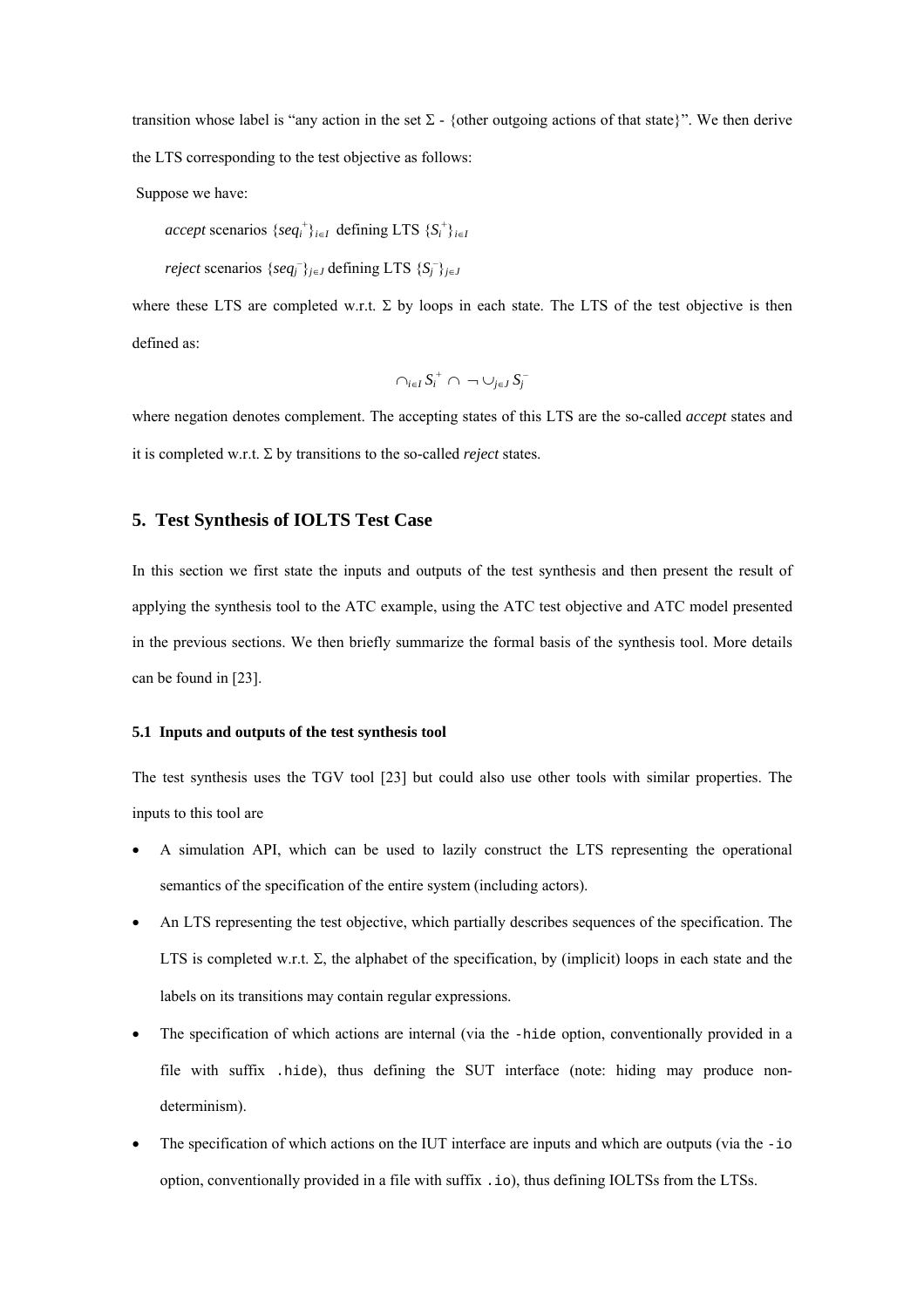The output is an IOLTS representing a test case, that is, a predefined set of interactions between the tester – assuming the role of the system environment – and the implementation. It is decorated with the test verdicts:

- *pass*, on termination of executions which fulfill the test objective (i.e. those that lead to an *accept* state of the test objective LTS),
- *inconclusive*, on termination of executions which do not fulfill the test objective but on which the behavior is consistent with the specification (where this verdict is derived as soon as possible);

The *fail* verdict is implicit on reception of any input not explicitly specified. Note that it is not related to the *reject* states.

# **5.2 ATC Test Case Generation**



Figure 8: The IOLTS test case synthesized from the ATC model according to the test objective IOLTS of Fig. 7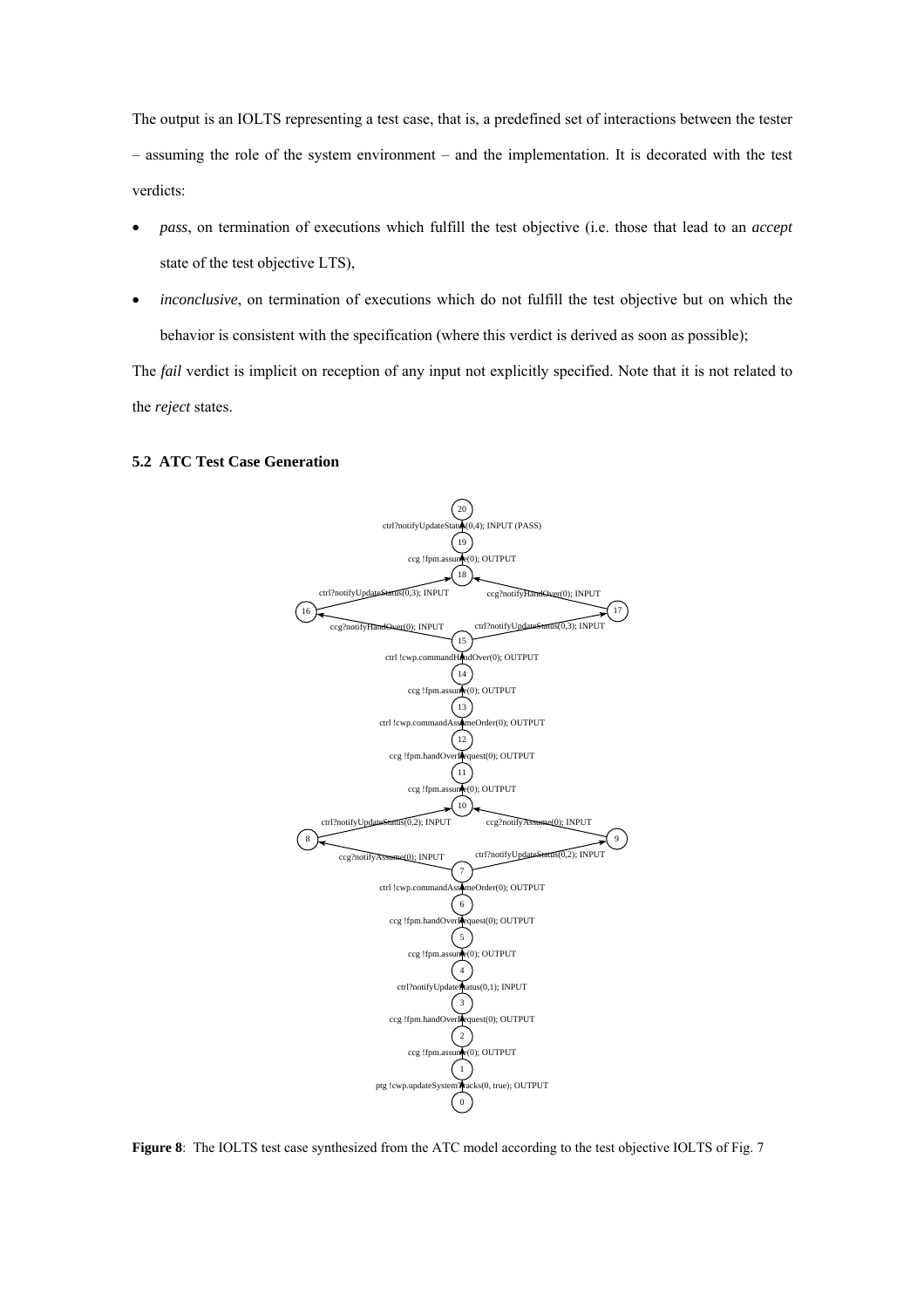Feeding Umlaut/TGV with the test objective LTS of Fig. 7 together with the LTS, the .hide and the .io files derived from the ATC UML model, we obtain the IOLTS illustrated in Fig. 8.

Such a test case could be executed by a tester on an implementation of the ATC model. Recall that the transitions leading to a *fail* verdict on unexpected input of the tester are left implicit. The concurrency in the system leads to the diamonds between states 7 and 10 and between states 15 and 18.

#### **5.3 Formal basis**

The test case derivation is based on the following formal notion of conformance (known as *ioco,* see [35]): an implementation conforms to a specification if it cannot produce outputs which are unexpected w.r.t. the specification, after executing a trace of observable actions which is allowed by the specification. In the theory, the absence of visible activity (quiescence), resulting from deadlocks, livelocks or waiting for input, must be observable and is therefore considered to be a particular type of output. In practice, such "outputs" are detected by timers. The theory also assumes that an implementation (conformant or not) can never refuse an input and that in the general case, the set of outputs of an implementation is a superset of the set of outputs of the specification.

The test case is derived by exploring that part of the state space of the specification which is selected by the test objective (the *reject* part of the test objective plays a crucial role in this selection). This involves calculating the synchronous product of the two IOLTSs, hiding the internal actions, calculating an equivalent deterministic automaton (after taking into account quiescence) and extracting a test case as the mirror image of a particular type of controllable sub-graph of this determinized product. The mirror operation interchanges inputs and outputs in order to move from a specification viewpoint to a tester viewpoint. A synthesized IOLTS is said to be controllable if none of its states has a controllability conflict; a state has a controllability conflict if it has more than one outgoing transition and one of these transitions is an emission. See [23] for details.

All but the controllability part of the test synthesis algorithm is performed on-the-fly, that is, lazily with respect to the construction of the state graph. This enables the test synthesis algorithms to handle specifications of arbitrary size. However, on-the-fly determinization also means that the generated test cases are not necessarily minimal.

The test synthesis algorithms ensure essential properties on the synthesized test cases with respect to *ioco*. In particular, test cases are sound, that is, they reject only non-conformant implementations. The converse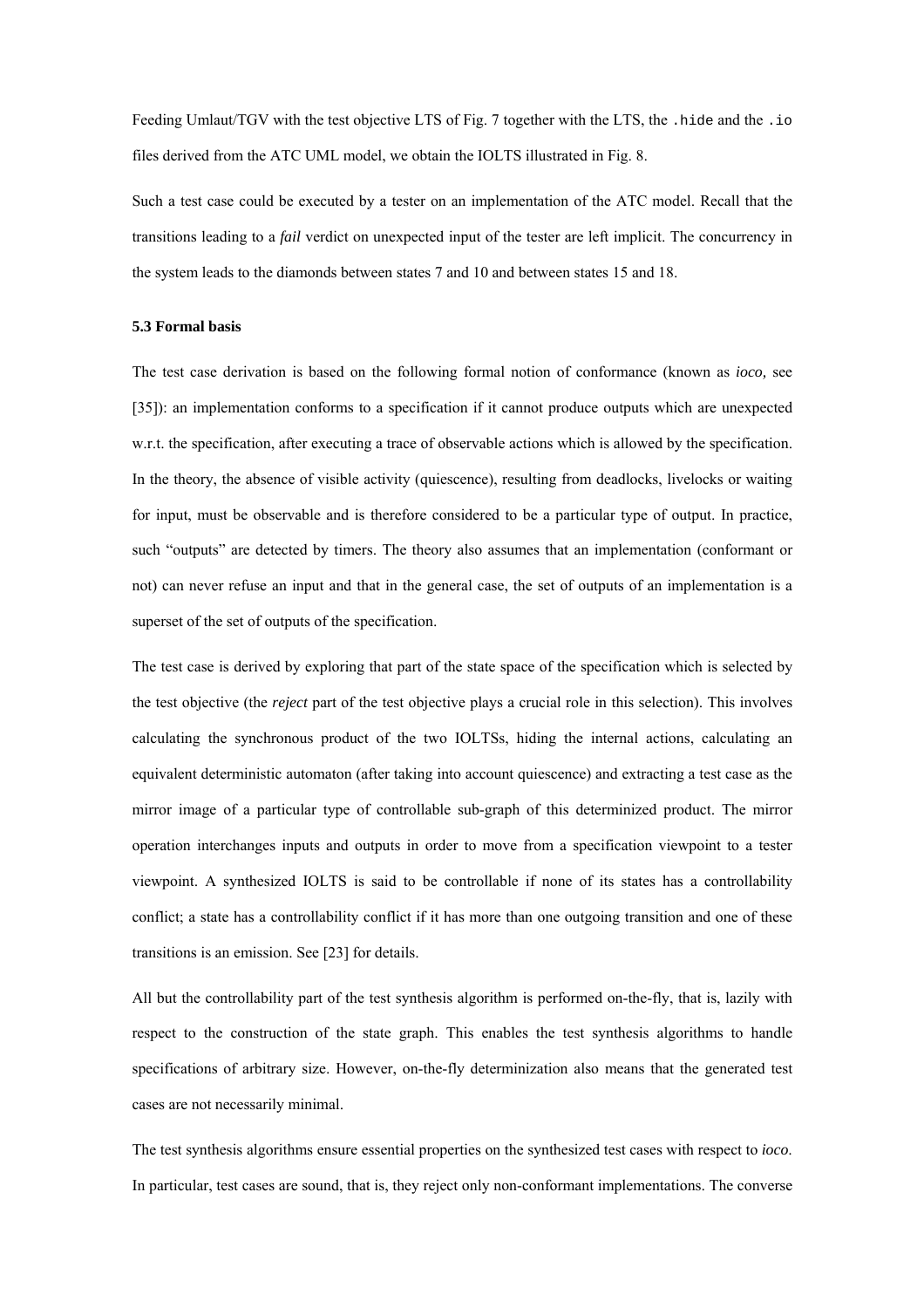property, exhaustiveness, is unreachable in practice due to loops and to the observable non-determinism that may be exhibited by the IUT and which the tester cannot control. Nevertheless, the algorithms guarantee that the test synthesis method itself is exhaustive, in the sense that for any non-conformant implementation, it is possible to synthesize a test case that may reject it (due to the fact that the tester cannot fully control the IUT).

# **6. From IOLTS to UML Test Case**

It remains to derive a scenario, in the UML sequence-diagram based language used, called TeLa [33], from an IOLTS representing a test case produced by the synthesis engine. TeLa is not aimed exclusively at the representation of IOLTS produced by the test synthesis described here; it is also intended to be used to directly describe test cases.

The semantics of TeLa diagrams can be given in terms of partial orders of events. However, such a general semantics is not needed to represent the IOLTS test cases produced by test synthesis. For this reason, TeLa also allows the use of a more restrictive semantics in terms of partial orders of messages, similar to the synchronous interworkings of [25], see [32] for details.

The TeLa diagram to be derived from an IOLTS is a diagram that has this IOLTS as (restricted) semantics. As with MSC and HMSC, different diagrams can have the same semantics so that the same IOLTS can be often be represented in different ways. To illustrate the derivation, in this section, we present some of the possible TeLa representations of the ATC test case IOLTS presented in Fig. 8.

Note that, as well as the method being invoked, the labels on the arrows of TeLa diagrams can contain the name of the object which actually executes the method (useful when the lifeline header contains the name of a component containing that object); when it appears, the object name precedes the method name separated from it by a dot.

#### **6.1 TeLa representation of synthesized test case using a choice operator**

A test case produced by synthesis can always be correctly represented using only two lifelines, one for the SUT and one for the tester. Fig. 9 shows a TeLa scenario representing the IOLTS test case of Fig. 8, synthesized from the LTS of the ATC UML model according to the test objective LTS of Fig. 7, which is in turn represented by the scenarios of Fig 5. The patently-improvable graphical syntax used for the choice operator was chosen to be easy to implement in UML tools.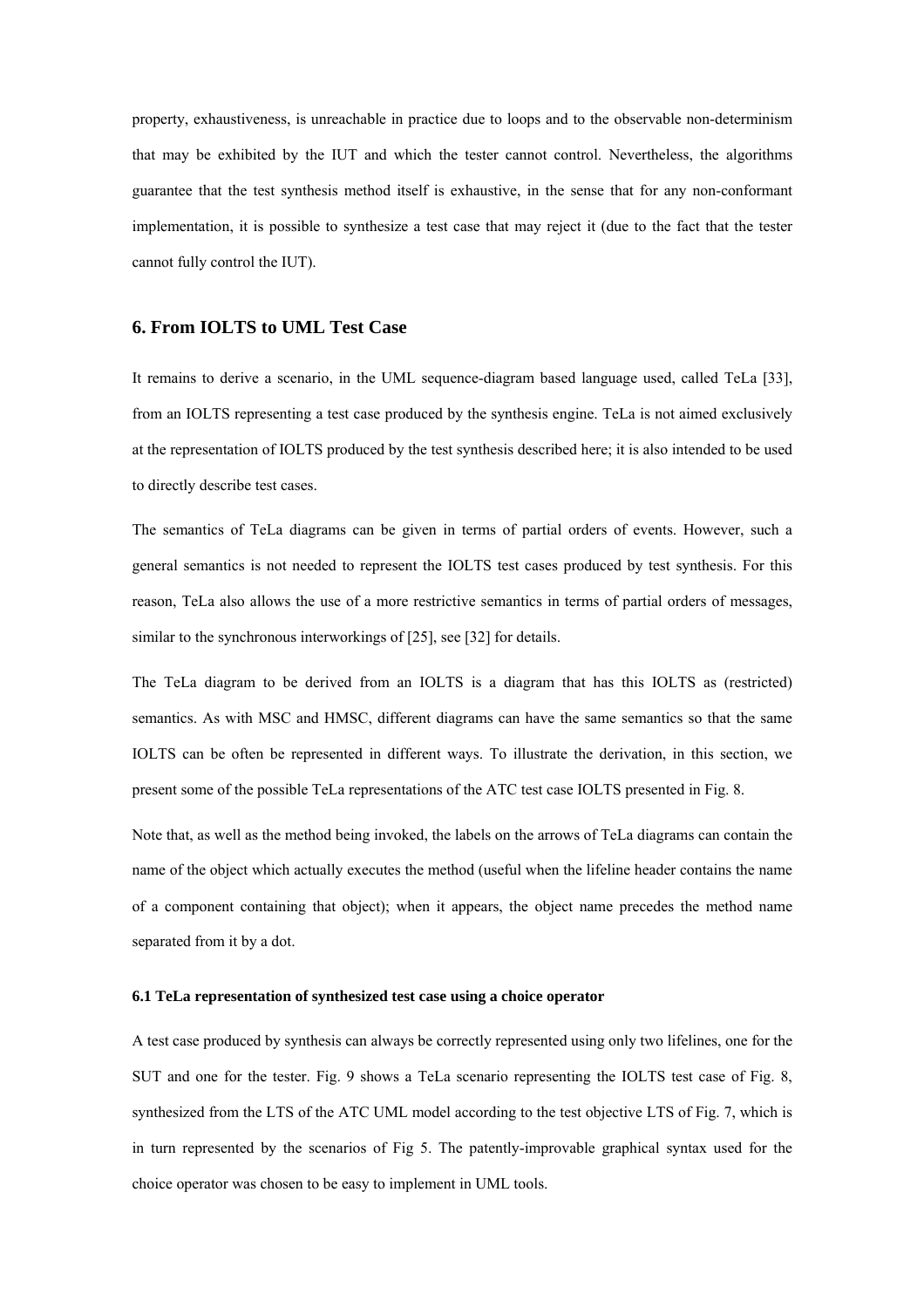

**Figure 9:** TeLa representation – using the label/goto construct – of the test case represented as an IOLTS in Fig. 8 The representation in Fig. 9 uses the TeLa goto/label construct. TeLa also offers the alternative possibility of connecting sequence diagrams together using an activity diagram in the way that an HMSC connects MSCs. Such 2-tier representations, anticipated the interaction overview diagrams of UML 2.0. For example, a two-tier representation of the test case of Fig. 8 would comprise 7 sequence diagrams like those of Fig. 9, but without the sequence-diagram choice operator, and a single activity diagram with seven main nodes linking them together.

#### **6.2 TeLa representation of synthesized test case using a concurrency operator**

The test synthesis presented in this article is based on IOLTSs, in which concurrency is modeled as interleaving, that is to say, choice and concurrency are not distinguished. One could hope to reconstruct concurrency from diamond structures in the IOLTS output of the synthesis, for example, that involving states 7, 8, 9  $\&$  10 and that involving states 15, 16, 17  $\&$  18 in Fig. 8. However, apart from the difficulty in recognizing diamond structures involving an arbitrary number of transition actions, such structures cannot be interpreted as representing concurrency without making assumptions about the application model*.*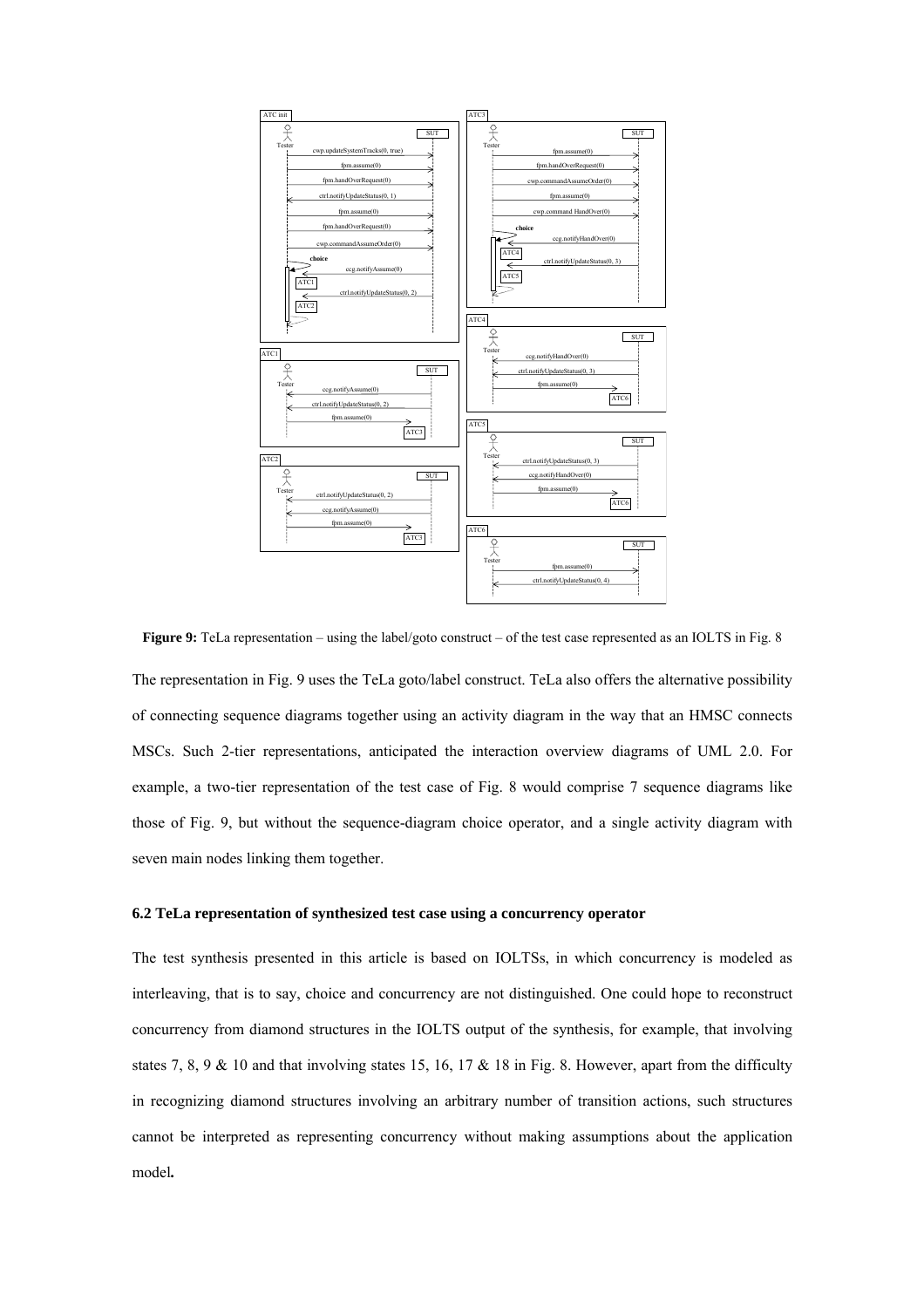Fig. 10 shows a TeLa scenario representing the same test case as that represented in the previous figure. This time, the diamonds formed by states 7, 8, 9, 10 and by states 15, 16, 17, 18 of Fig. 8 have been interpreted as representing concurrency (by making certain assumptions about the UML model). The coregions are used to indicate that the tester can expect to receive the corresponding messages in any order.

# **6.3 TeLa representation of synthesized test case using tester internal structure**

In TeLa, the tester structure, or test architecture, can be shown by using different lifelines to represent different tester components. In the case where these lifelines represent tester objects, the TeLa syntax allowing the name of an invoked tester object to appear in an arrow label is no longer needed.

For a synthesized test case, the external actors and their interaction with the SUT can be considered to define a default test architecture<sup>5</sup>. We may wish to show this architecture explicitly in the TeLa scenario derived from the synthesis, that is, we may wish to use a distinct lifeline to represent each external actor. The restrictions on actor state machines ensure that we can do so since the Umlaut-generated labels used in the test case contain enough information to identify the external actor involved in each tester event. Note that, since we are using the more restricted semantics of TeLa, representing each actor with a separate lifeline does not introduce further concurrency. See Fig. 10 for an example.

# **6.4 SUT internal structure in TeLa representation of synthesized test cases**

Though we are concerned with black-box testing, this does not mean that test cases described in a sequence diagram notation such as TeLa cannot show part of the SUT internal structure in terms of objects. This is since, in the object paradigm, the tester needs references to the objects it is communicates with, either having this knowledge in the initial state, or acquiring it in the course of the test.

However, aside from the difficulties of possibly introducing spurious concurrency, the use of SUT structure in sequence diagrams representing test cases suffers from the same problem as that mentioned when discussing SUT structure in sequence diagrams representing test objectives. That is, with the current simulator implementation, the information as to which SUT instance invoked an actor method is not available on the LTS transition label corresponding to the reception of that invocation. We are therefore restricted to diagrams having a single lifeline representing the SUT.

 $\overline{a}$ 

 $<sup>5</sup>$  The test architecture could also be described more precisely using a separate component diagram.</sup>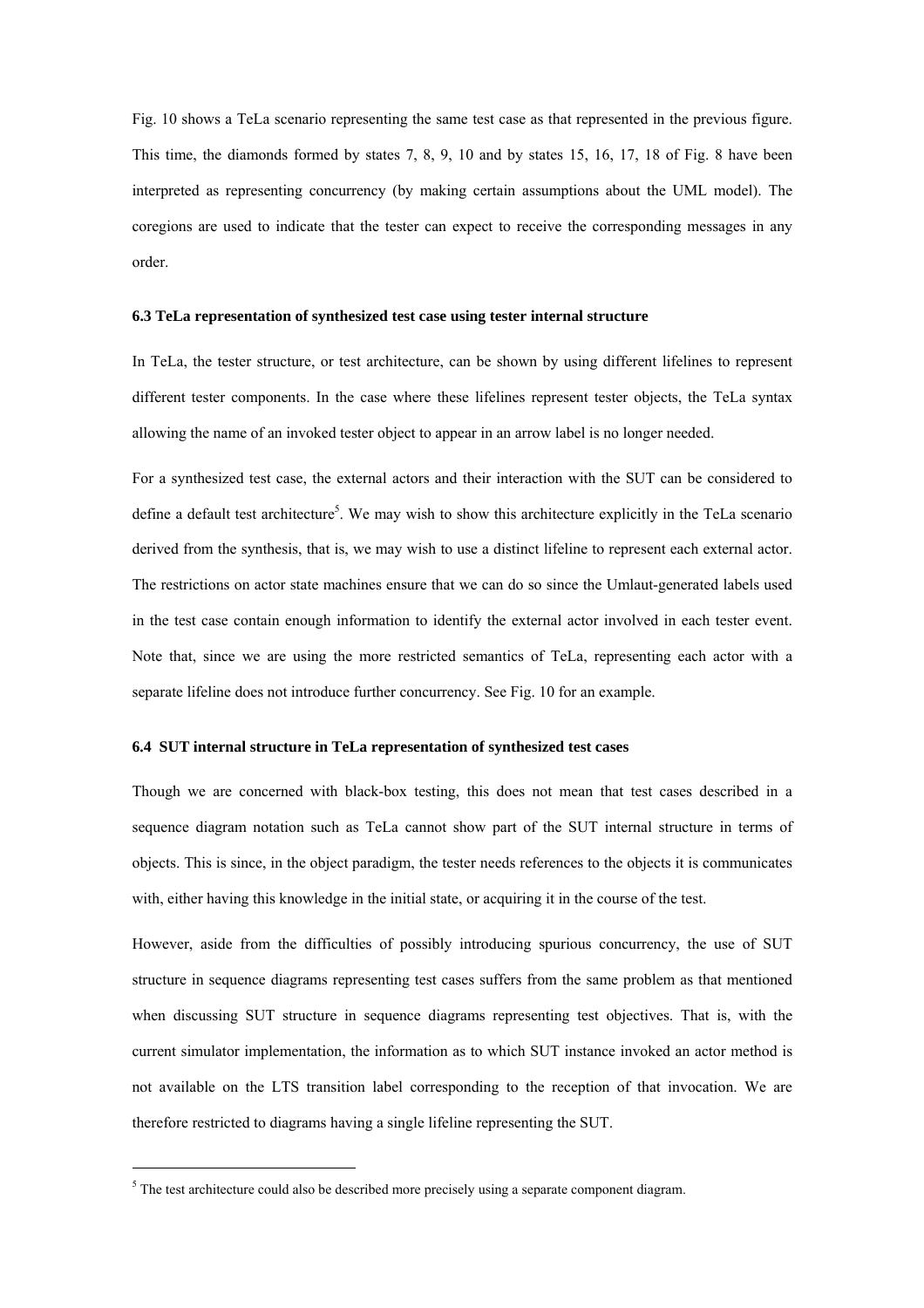

**Figure 10:** TeLa representation – showing tester structure and using coregions – of the test case represented as an IOLTS in Fig. 8.

# **7. Future work**

In this section we discuss some of the ways in which the different parts of the synthesis method can be enhanced.

#### **7.1 Formal specification derivation**

Regarding the formal specification derivation, the most obvious possible enhancement concerns the atomicity of the LTS transitions. In a more sophisticated derivation, an LTS transition would be generated for each state-machine micro-step, or at least for each inter-object communication action. This would necessarily involve a notion of global state in which objects of the system can be between control states of their associated state machines. A finer atomicity would enable us to remove many of the restrictions imposed on the UML model.

The handling of dynamic object creation constitutes a significant advance but has thrown up some interesting problems with the current implementation. Firstly, if the state comparison function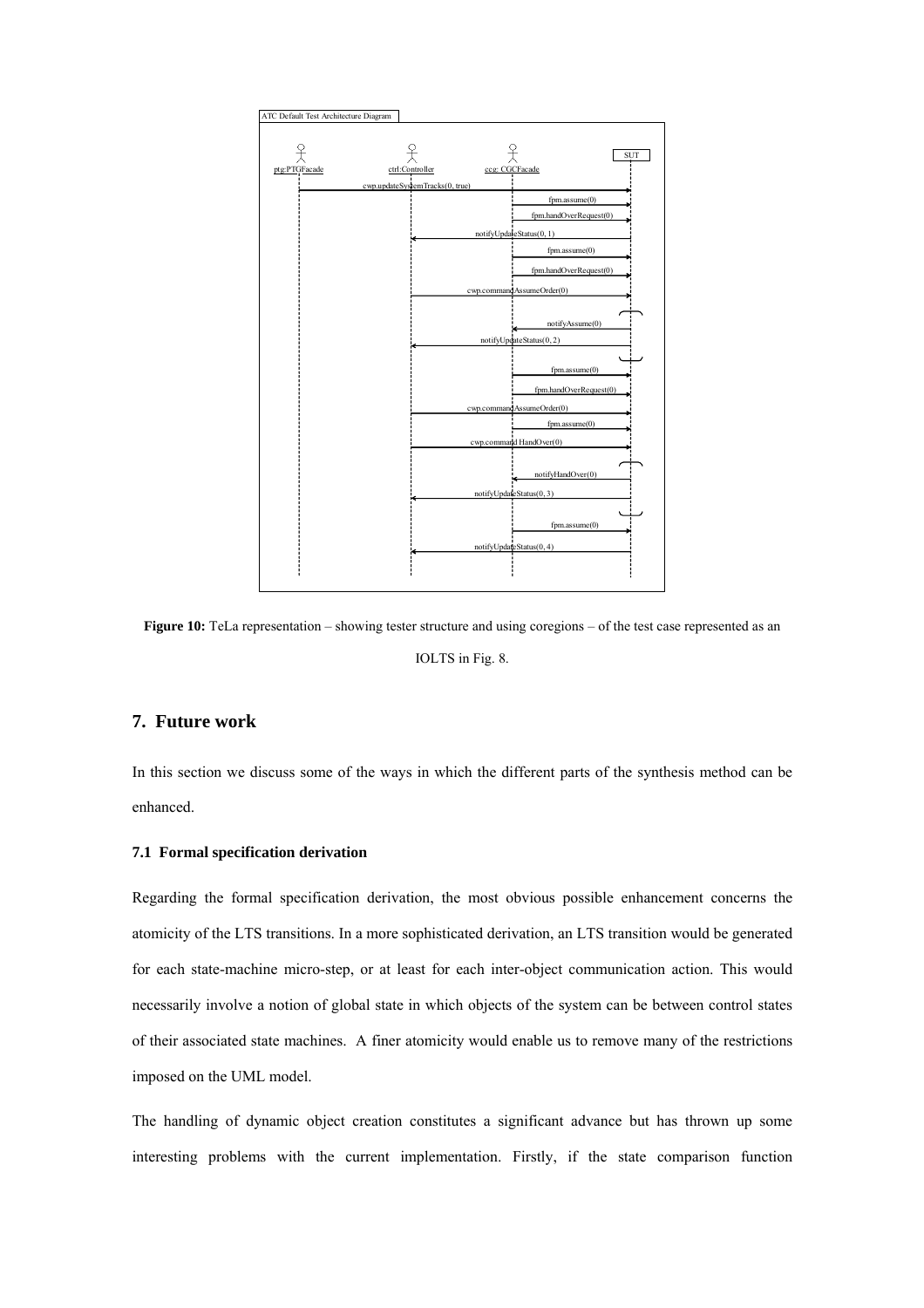distinguishes global states that differ only in the object identifiers used, a model containing a loop involving object creation can lead to infinite branching in the generated LTS. The solution is for the comparison to be based on a notion of isomorphic object graphs. Secondly, if the scheme used for assigning identifiers to dynamically-created objects does not ensure that the same dynamically-created object always has the same identifier in different global states, then since these identifiers may appear in LTS transition labels, this can lead to spurious non-determinism in the generated LTS and may make it impossible to correctly distinguish LTS transition labels involving truly different dynamically-created objects. A work-around exists in certain cases at the TGV level to deal with the spurious non-determinism without changing the simulator implementation.

# **7.2 Formal objective derivation**

Regarding the formal objective derivation, the most important possible enhancement concerns test coverage, of which the method currently lacks all notion. In a black-box context, it is coverage of the model that is of interest. Required here is a notion of coverage of a state-based specification by a set of high-level interaction scenarios.

#### **7.3 Test synthesis**

Regarding the test synthesis, the enumerated character of the IOLTS basis can be palliated to some extent by using test-data generation techniques. However, a more promising, but much more complex, alternative is to extend the synthesis method to symbolic treatment of data. A tool dealing with symbolic data, which builds on the TGV work, is currently under development [7] but has not been used in the Umlaut environment.

Another enhancement of great interest but of also of some complexity concerns going beyond interleaving models. In the IOLTS model, on which the test synthesis presented in this article is based, concurrency is modeled as interleaving, that is, choice and concurrency are not distinguished. Reconstructing concurrency from diamond structures in the IOLTS output of the synthesis is not possible in the general case. An alternative approach to distributed testing is to keep explicit the initial concurrency of the UML model, replacing the IOLTS representation by a true-concurrency model and performing test synthesis on this model, as in [22]. The sequence-diagram languages would in this case also be used with a partial-order of events semantics.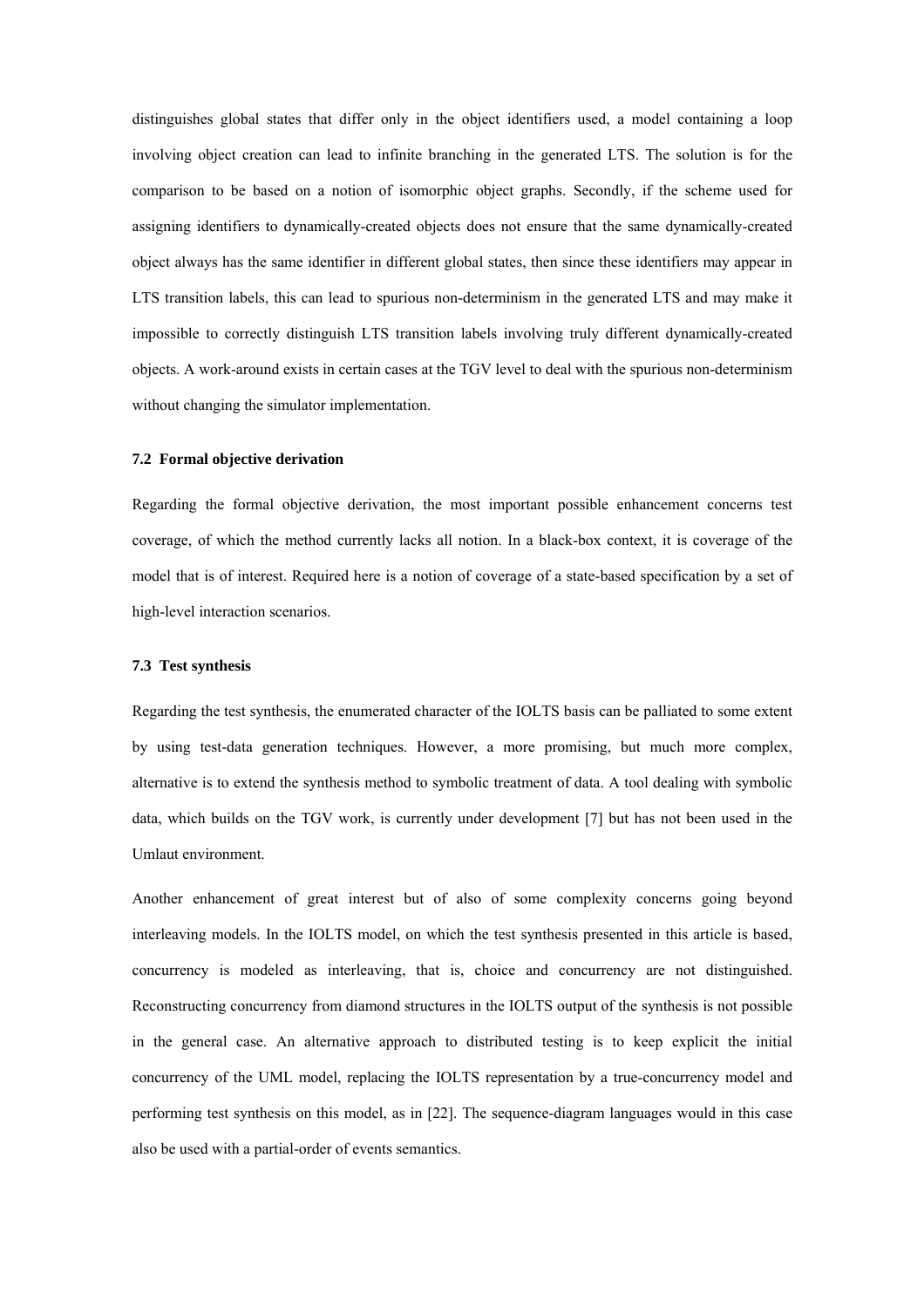# **8 Related Work**

Some of the earliest work on using scenarios to describe test purposes and test cases (in this case using MSCs) is that of [12]. More recent developments on this line are the graphical syntax for TTCN-3 [9] and the UML Test Profile [29] based on UML 2 [30]. The UML Testing Profile has not yet seen much use and, consequently, many issues concerning its use remain to be clarified, some of them requiring clarification of the UML 2 specification itself, particularly concerning the sequence diagram part (e.g. the UML 2 sequence-diagram operators *neg* and *assert*, see also [33] for some discussion of these issues).

A number of authors such as [3], [4], [5], [17], [28] have worked on deriving test data from UML state diagrams, though most of these approaches deal only with a single state diagram. propose a formal conformance relation and a test generation algorithm for a type of Mealy Machine derived from a single state diagram. In a similar way to the work presented here, [15] builds a global state machine out of multiple state charts but the approach is not on-the-fly, is not guided by test objectives and lacks formality. More formal approaches are those of [11] and [34], the latter including a notion of test objectives (in the form of LTL formulas), though, again, they are both restricted to a single state diagram.

Similar to our work, the collaboration-diagram based approach of [2] is also oriented to deriving tests from use-cases. However, to our knowledge, the approach taken in the Agedis project [14] is the only other UML-based formal approach building a global state machine (in this case described in the IF language) from multiple communicating state charts and deriving tests of distributed applications from UML models on-the-fly, according to a formally-described conformance relation and guided by test objectives. The Agedis tools are also centered on TGV and the project has built on the developments we present here with work on taking data into account to a certain extent, on deriving test objectives from test strategies and on using more flexible notions of test objective at the TGV level.

However, one of the main points of interest in our approach is that though the UML model is state-based, the test objectives and the test cases are interaction-based. We consider the use of sequence-diagram based test objectives gives our approach a significant usability advantage over other approaches such as that of [34], that uses LTL, or that of [14], that uses state diagrams. The possibility of using use case scenarios as test objectives is in keeping with their use in driving the testing in widely-used software development processes. Similarly, we consider the use of sequence-diagram based test cases to be another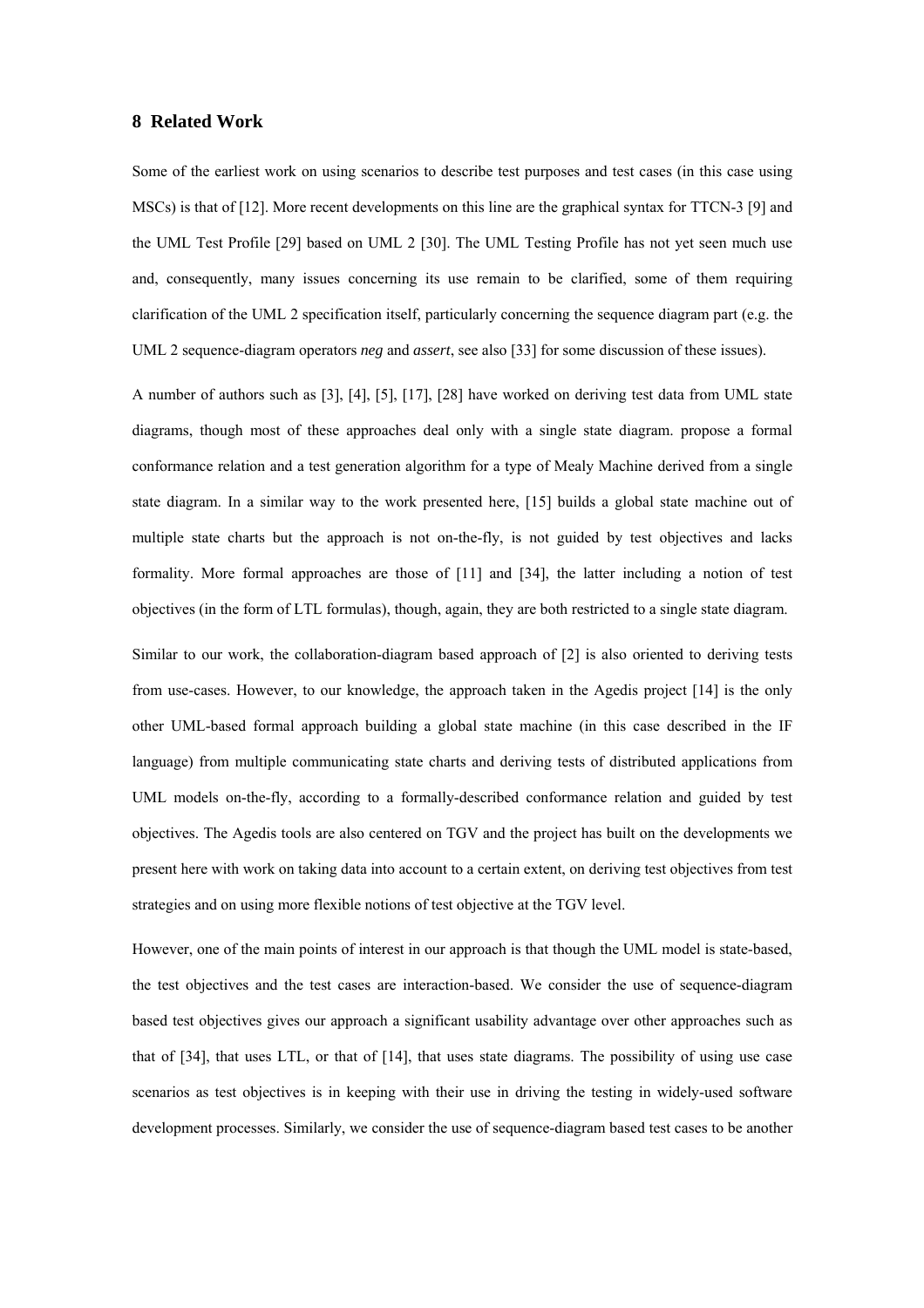advantage of our approach, such use being in keeping with recent work reported on in [29] and [9]. Our work could be relatively-easily adapted to produce test cases in one of these latter notations.

# **9 Conclusions**

In this article, we have presented a method and a tool for the automated production of test cases (expressed as scenarios) from state-based design models of distributed software guided by test objectives (also expressed as scenarios).

From the tooling point of view, we used the UMLAUT framework to automatically compile a UML model (with a few restrictions on the semantics of atomicity) into an implicit input/output labeled transition system (IOLTS); and then use the TGV tool to drive the resulting IOLTS to generate test cases based on the TGV on-the-fly model-checking technology. This approach makes it possible to deal with arbitrarily large systems, without any a priori limitation on the dynamics of the application (e.g. creation of objects). This has been validated on real world case studies (see [6] for an experience report), with very reasonable processing time (in the order of a second for each test case), despite our rather naive approach in handling global state manipulations. On this note, our ideas have been re-implemented in the context of the Agedis project [14] with a smarter handling of global state manipulations.

From the methodological point of view, the specific contribution of this work consists in driving the test generation process with behavioral test patterns, i.e. reusable (and incomplete) testing scenarios. The results presented here constitute the first complete proposal to synthesize conformance test cases from high-level scenarios that is fully integrated in the UML framework but which, at the same time, has a fully formal basis obtained by giving an operational semantics to UML models in the form of labeled transition systems.

# **Appendix: Definition of Basic Concepts**

In this section we give more precise definitions of the terms used in the rest of the article.

**Black box testing.** Testing in which interaction with the IUT is carried out exclusively through the interfaces defined in its specification and without reference to lower-level descriptions.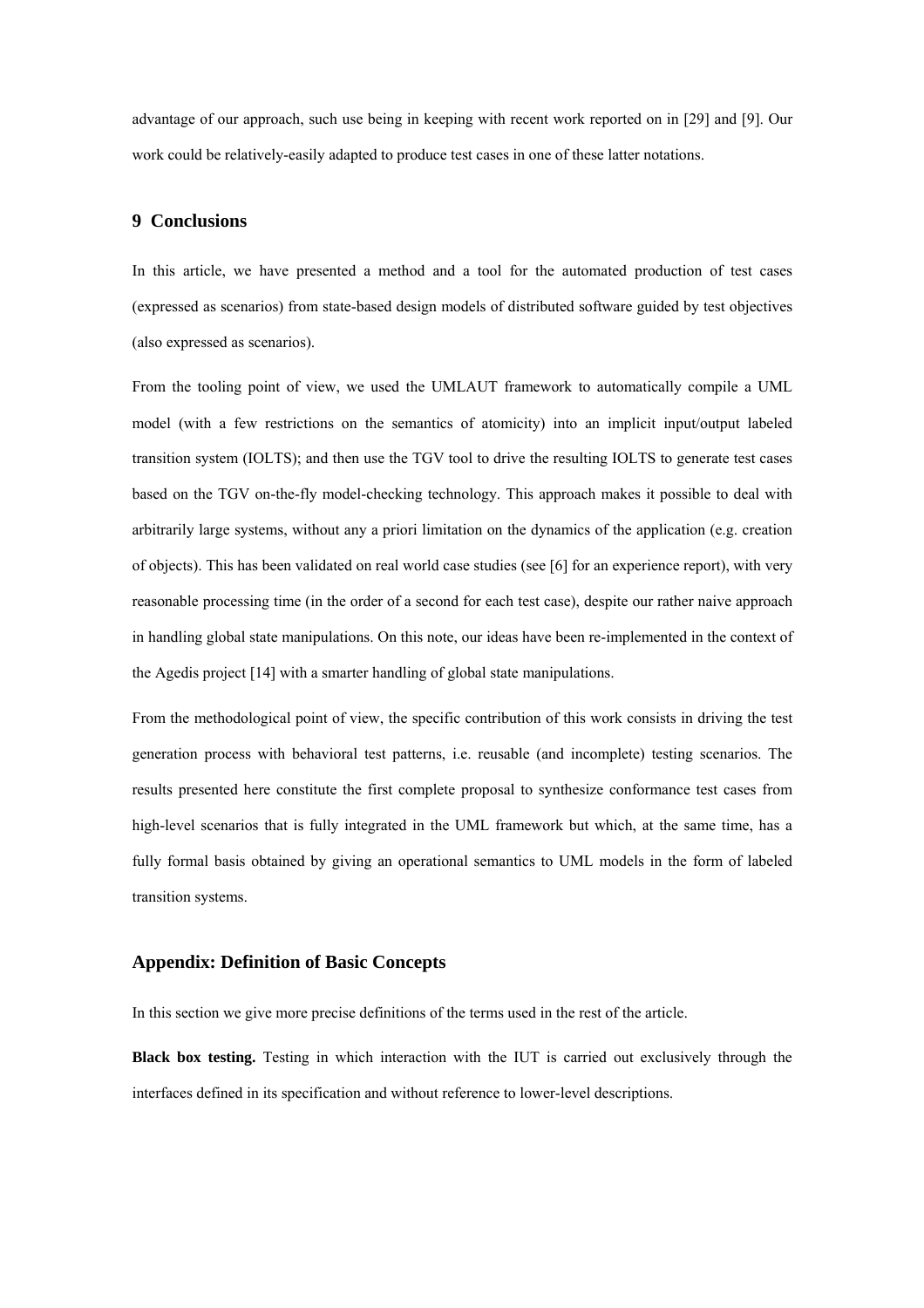**Conformance testing**. Testing that an implementation conforms to a specification; conformance testing therefore supposes *a priori* that the IUT specification is correct. In conformance testing, then, the IUT specification serves to provide the test oracle. Conformance testing is generally black-box testing.

**Test verdict.** One of the following possible outcomes for a test case: *pass*, *fail*, *inconclusive* and *error* [19]. The first three verdicts concern the observed behavior of the IUT and the last verdict concerns correct execution of the test software. In the enumerated data case dealt with here, the inconclusive verdict is only assigned when the behavior of the implementation under test, while correct according to its specification, does not permit the test objective to be verified.

**Tester**. All the software in the test set-up that is not part of the IUT. From the IUT point of view, during test execution, the tester plays the role of the IUT environment. The purpose of this software is to stimulate the IUT, observe its responses and deliver a corresponding test verdict.

**Controllable and observable actions**. An action is a label attached to a basic behavioral unit. The actions of the tester can be divided into controllable actions and observable actions. The former are the actions for which the tester has the initiative: message emissions to the IUT and tester internal actions. The latter are the actions for which the IUT has the initiative: message receptions from the IUT.

**Test result**. The test result is the behavior actually performed in a test execution – that is, the set of actions executed by the tester (including parameter values) and the ordering, and possibly timing, relations between them – together with the verdict for that test execution.

Note that we do not simply define the test result as the output of the IUT. In the distributed case, such a definition is not sufficient, even if we view the IUT input and IUT output as sequences of actions. The inherent concurrency of a distributed system means that the IUT may exhibit observable nondeterminism, that is, in different executions, it will not necessarily produce the same sequence of outputs for the same sequence of inputs.

**Labeled transition system (LTS)**. A quadruple  $M = (Q^M, q_0^M, \Sigma^M, \rightarrow^M)$  where

- $Q^M$  is a finite non-empty set of states,
- $q_0^M$  is the initial state,
- $\Sigma^M$  is the alphabet of actions,
- $\rightarrow^M \subset O^M \times \Sigma^M \times O^M$  is a transition relation.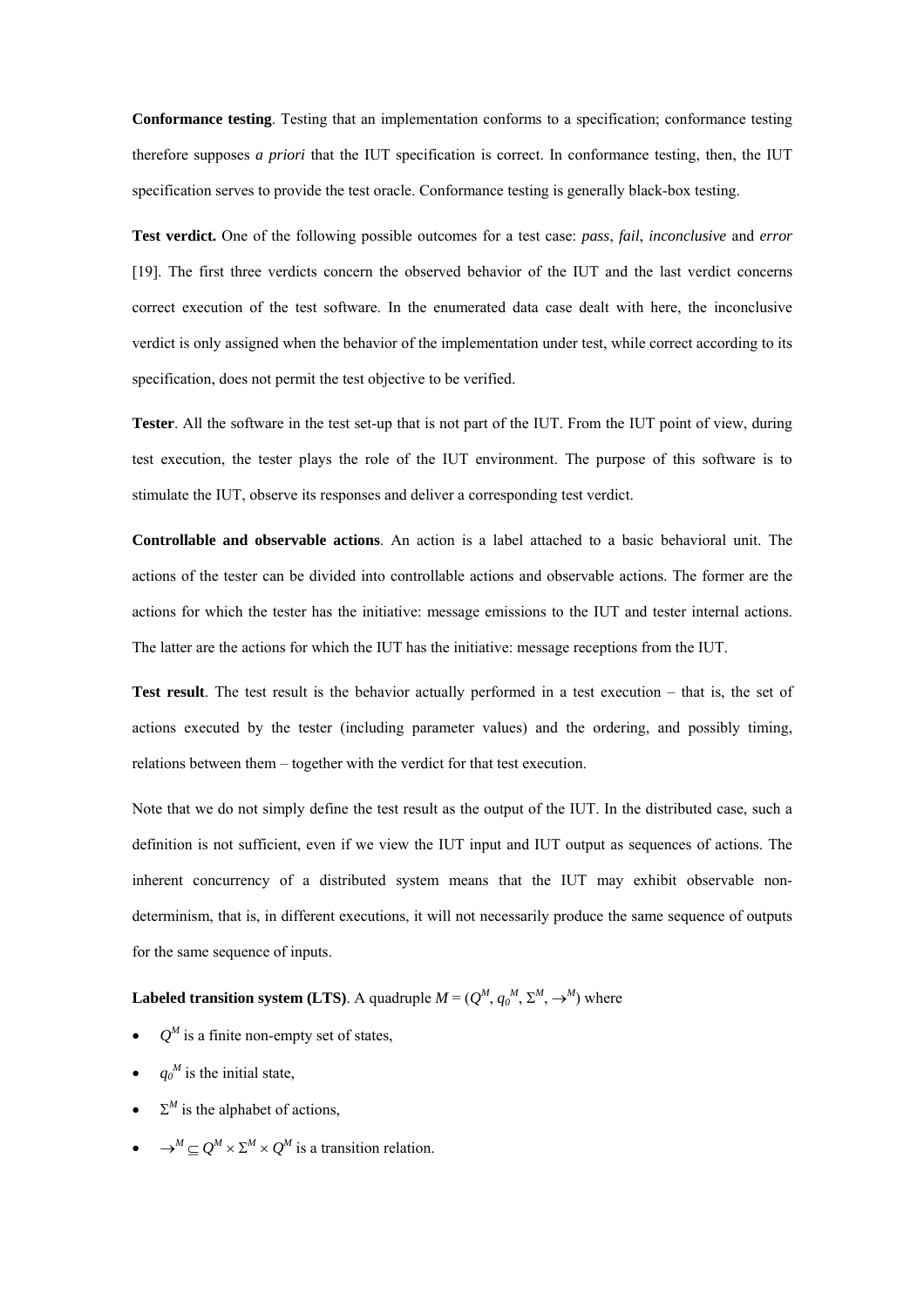# **Input-output labeled transition system (IOLTS).** A triple  $(M, \chi_{\text{hide}}^M, \chi_{\text{io}}^M)$  where:

- $M = (Q^M, q_0^M, \Sigma^M, \rightarrow^M)$  is a labeled transition system,
- $\chi_{\text{hide}}^M : \Sigma^M \to \{0,1\}$  is a black-box view on  $\Sigma^M$ , i.e. a characteristic function that partitions the set of actions of *M* into *visible actions*  $\Sigma_v^M = (\chi_{\text{hide}}^M)^{-1}(0)$  and *internal actions*  $\Sigma_v^M = (\chi_{\text{hide}}^M)^{-1}(1)$ .
- $\bullet$   $\chi_{io}^M : \Sigma_v^M \to \{0,1\}$  is an input-output view on  $\Sigma_v^M$ , i.e. a characteristic function that partitions the set of visible actions of *M* into *input actions*  $\Sigma_1^M = (\chi_{i0}^M)^{-1}(0)$  and *output actions*  $\Sigma_0^M = (\chi_{i0}^M)^{-1}(1)$

Note that in this definition, as used by the TGV tool, it is not assumed that all internal actions are identical – as is the case for the usual labeled transition systems with internal action – in order to allow test objectives to contain IUT-internal actions, though this facility is not used in the method presented here.

**IUT interface***.* The IUT interface is the set of points of interaction of the IUT with its environment. In the test case, where the tester plays the role of this environment, these are the points of interaction with the tester, for which reason, the IUT interface is also termed the test interface. The IUT interface therefore defines the boundary of the black-box used in black-box testing.

In a component-model allowing multiple component interfaces, the IUT interface is a set of such interfaces. In a component model allowing instances of component interfaces, or *ports*, the IUT interface is a set of such component ports.

In a service-oriented context, the IUT interface comprises two parts: the part describing the services offered by the IUT and the part describing the services required by the IUT.

In the LTS context, the IUT interface is defined implicitly by identifying the set of actions occurring at that interface, the visible actions,  $\chi_{\text{hidden}}^{-1}(1)$ , in the IOLTS definition above.

**(Conformance) test case**. A test case (where, here, we understand a platform-independent test case, or *abstract test case* in the terminology of [19]) is a specification of an interaction between the tester and the IUT in which the tester stimulates the IUT via the test interface, observes its responses at this interface and assigns a verdict to the result of this interaction. The verdict is assigned in function of whether the test result is consistent with the IUT specification as defined by some conformance relation. A test case is designed to exercise a particular execution or verify compliance with a specific requirement.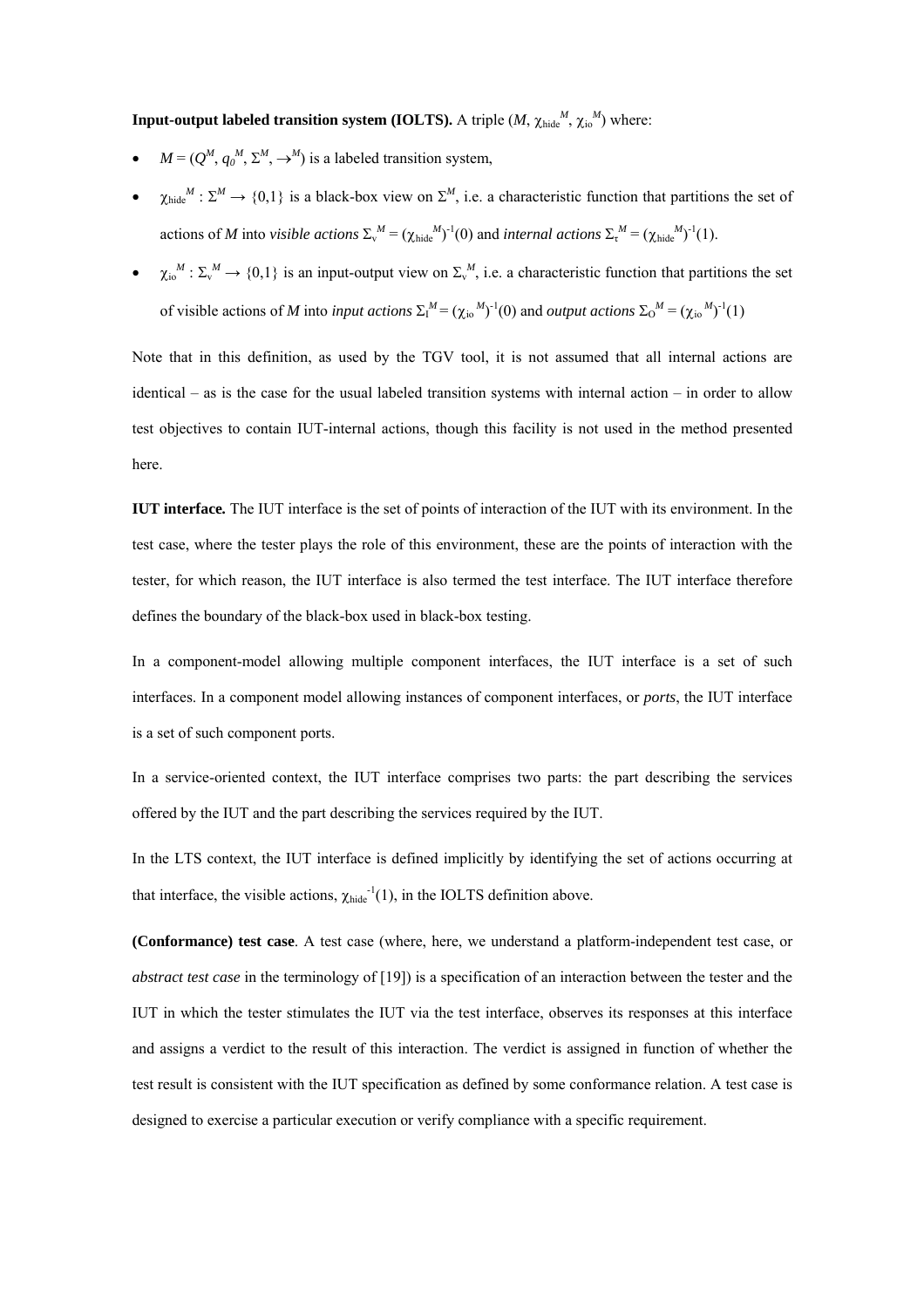**Test objective**. A generic behavior specification representing an abstract view of some specific behavior of the IUT that we wish to test. Note that this definition is more flexible than one in which a test objective is simply defined to be an abstract view of a test or of a set of tests.

**Test synthesis according to a test objective**. The process of using a test objective as a criterion for selecting the behavior to be tested from among the behaviors permitted by the specification, in order to derive one or several test cases. The role of the test objective in test synthesis is analogous to that of a property in model-checking.

# **References**

- 1. C. Atkinson et al.: *Component-based Product Line Engineering with UML*. Addison-Wesley, 2002.
- 2. M. Badri, L. Badri, M. Naha: "A Use Case Driven Testing Process: Towards a Formal Approach Based on UML Collaboration Diagrams". A. Petrenko, A. Ulrich (eds.): *Formal Approaches to Software Testing*: 3rd Int. Wkshp. FATES 2003, Montreal, Quebec, Canada, Oct. 2003. LNCS 2931. Springer 2004.
- 3. K. Bogadov and M. Holcombe: "Testing from Statecharts using the Wp Method". *Proc 2nd Wkshp. on Formal Approaches to the Testing of Software*, FATES 2002, Brno, Czech Republic, Aug. 2002. http://www.brunel.ac.uk/~csstrmh/concur2002/Fates02\_proceedings.pdf
- 4. L.C. Briand, Y. Labiche, J. Cui, "Automated Support for Deriving Test Requirements from UML Statecharts", *Journal of Software and Systems Modeling* 4(4), Nov. 2005. Springer 2005.
- 5. S. Burton, J. Clark and J. McDermid: "Automatic Generation of Tests from Statecharts Specifications". *Proc 1st Wkshp. on Formal Approaches to the Testing of Software*, FATES 2001, Aalborg, Denmark, Aug. 2001. http://www.brics.dk/NS/01/4/BRICS-NS-01-4.pdf
- 6. L.D. Bousquet, H. Martin, H. and J.-M. Jézéquel, "Conformance Testing from UML Specifications". Experience Report. *Proc. of the UML2001 wkshp: Practical UML-Based Rigorous Development Methods*, (October 2001).
- 7. D. Clarke, T. Jéron, V. Rusu, E. Zinovieva: "STG: A Symbolic Test Generation Tool". J.-P. Katoen, P. Stevens: *Tools and Algorithms for the Construction and Analysis of Systems* (TACAS'02), Grenoble, France, April 2002. LNCS 2280. Springer 2002
- 8. W. Damm, B. Josko, A. Pnueli, A. Votintseva: "A discrete-time UML semantics for concurrency and communication in safety-critical applications". *Science of Computer Programming* 55 (1-3). Elsevier 2005.
- 9. ETSI: *The Testing and Test Control Notation, version 3. Part 3: TTCN-3 Graphical presentation Format (GFT)*. ETSI ES 201 873, parts 1 to 7 V3.0.0 (2005-03). ETSI 2005.
- 10. E. Gamma, R. Helm, R. Johnson, J. Vlissides: *Design Patterns: Elements of Reusable Object-Oriented Software*. Addison-Wesley, 1995.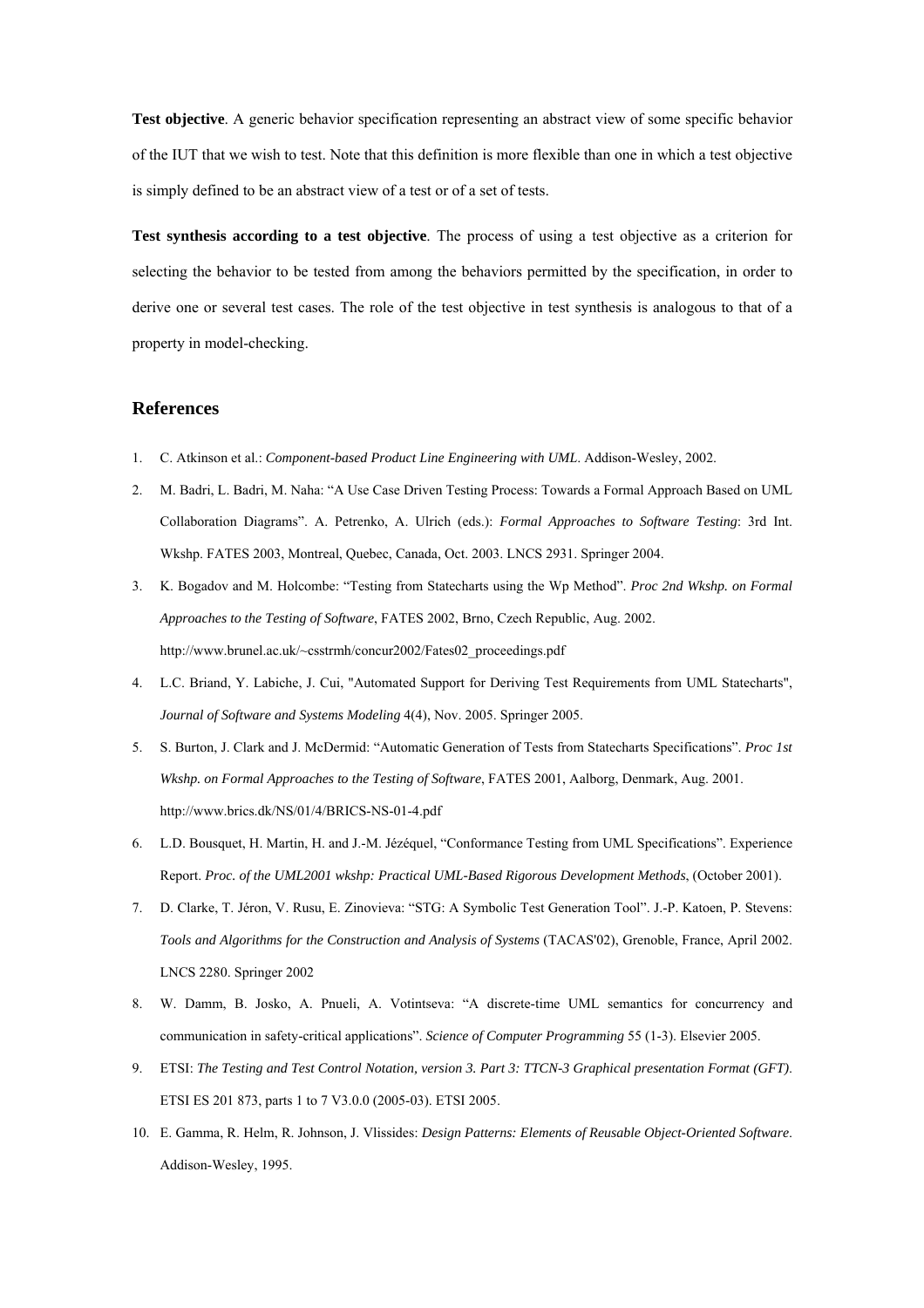- 11. S. Gnesi, D. Latella, M. Massink: "Formal Test-case Generation for UML Statecharts". P. Bellini, S. Bohner, and B. Steffen (eds.): *Proc. 9th IEEE Int. Conf. on Engineering of Complex Computer Systems*, Florence, Italy, April 2004. Proceedings. IEEE Computer Society Press, 2004.
- 12. J. Grabowski, D. Hogrefe and R. Nahm: "Test case generation with test purpose specification by MSCs". O. Faergemand and A. Sarma (eds): *SDL'93 – Using Objects*. Proc. 6th SDL Forum, Darmstadt, Germany, 1993. North-Holland 1993.
- 13. D. Harel, H. Kugler: "The RHAPSODY Semantics of Statecharts (Or on the Executable Core of the UML)" *Integration of Software Specification Techniques for Application in Engineering*. LNCS 3147 Springer-Verlag 2004
- 14. A. Hartman, K. Nagin: "The AGEDIS tools for model based testing" *ACM SIGSOFT Software Engineering Notes*, Vol. 29, Issue 4, Jul. 2004. ACM Press 2004.
- 15. J. Hartmann, C. Imoberdorf, and M. Meisinger: "UML-Based Integration Testing". *Proc. ACM SIGSOFT Int. Symp. on Software Testing and Analysis (ISSTA 2000)*, Portland, Oregon, USA, Aug. 2000. ACM Press 2000.
- 16. W. Ho et al. "UMLAUT: An Extendible UML Transformation Framework". *Proc. 14th IEEE Int. Conf. on Automated Software Engineering* (ASE-99), Cocoa Beach, Florida. IEEE CS Press, Oct. 1999.
- 17. H.S. Hong, Y.G. Kim, S.D. Cha, D.H. Bae and H. Ural: "A Test Sequence Selection Method for Statecharts". *Software Testing, Verification and Reliability*, 10(4), 2000.
- 18. ISO: *LOTOS A formal description technique based on the temporal ordering of observational behaviour.* ISO 8807, 1989.
- 19. ISO/IEC: *Conformance Testing Methodology and Framework Part 1: General Concepts.* ISO/IEC 9646-1, 1994.
- 20. ITU-T: *Specification and Description Language* (SDL), ITU-T Z.100, 2000.
- 21. ITU-T: *Message Sequence Chart* (MSC), ITU-T Z.120, 2000.
- 22. C. Jard: "Synthesis of distributed testers from true-concurrency models of reactive systems". *International Journal of Information and Software Technology*, 45, 2003
- 23. C. Jard and T. Jéron: "TGV: Theory, Principles and Algorithms, A Tool for the Automatic Synthesis of Conformance Test Cases for Non-Deterministic Reactive Systems". *Software Tools for Technology Transfer* (STTT), 7 (4), Aug. 2005. Springer 2005.
- 24. C. Jard and S. Pickin: "COTE Component Testing using the Unified Modeling Language". *ERCIM News* No. 48, Jan. 2001. ERCIM (European Research Consortium for Informatics and Mathematics) EEIG 2001.
- 25. S. Mauw, M. van Wijk and T. Winter: "A formal semantics of synchronous Interworkings". O. Faergemand and A. Sarma (eds.): *SDL'93 – Using Objects*. Proc. 6th SDL Forum, Darmstadt, Germany, Oct. 1993. Elsevier Science Publishers/North Holland, 1993.
- 26. S. Mellor, M. Balcer: *Executable UML: A Foundation for Model Driven Architecture* Addison-Wesley 2002)